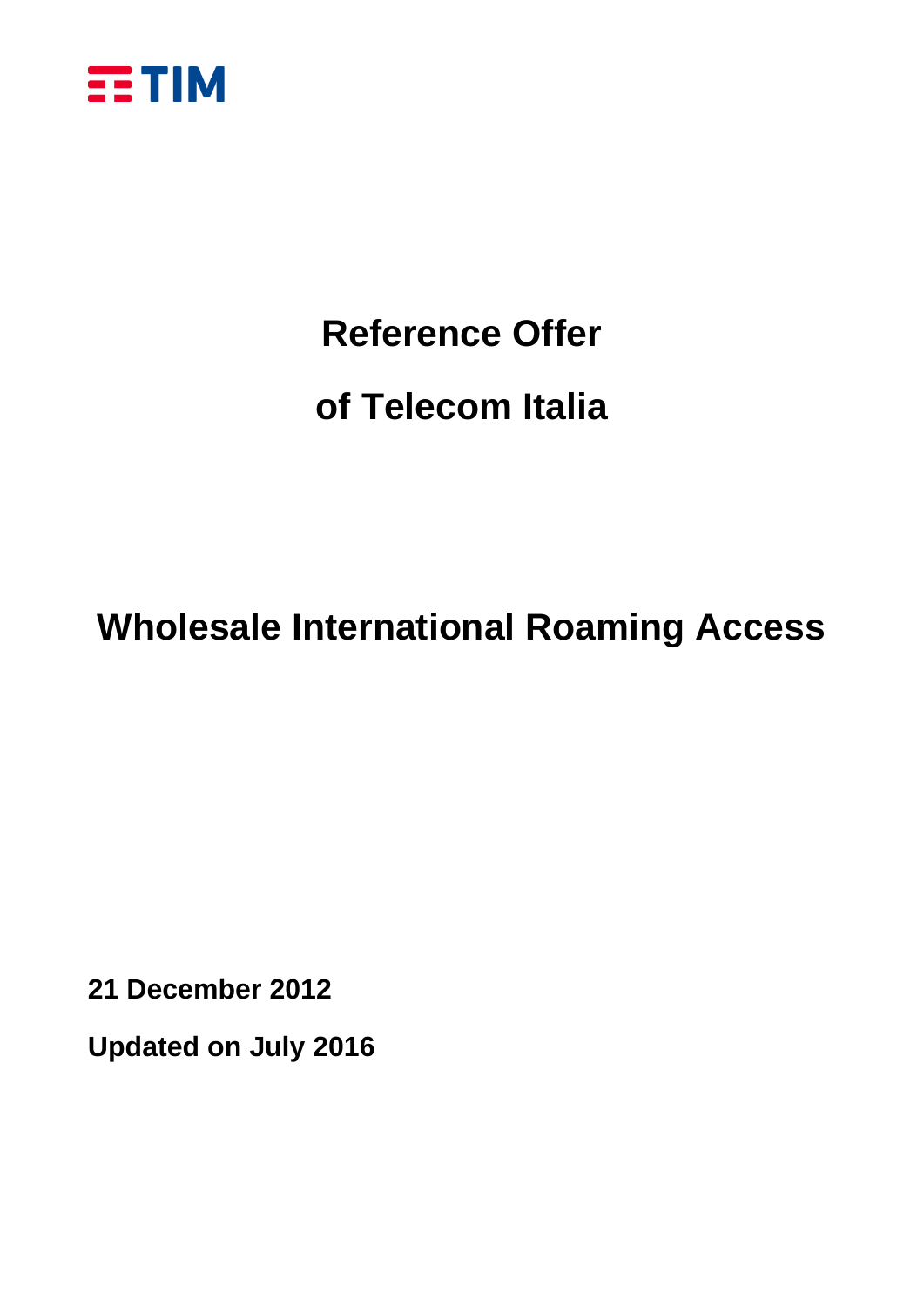

### **INDEX**

| 1      |                                                                          |  |
|--------|--------------------------------------------------------------------------|--|
| 2      |                                                                          |  |
| 3      |                                                                          |  |
| 4      |                                                                          |  |
| 5      |                                                                          |  |
| 6      | 6.1<br>6.2                                                               |  |
| 7      |                                                                          |  |
| 8<br>9 | WHOLESALE INTERNATIONAL ROAMING ACCESS SERVICES  13<br>8.1<br>8.2<br>9.1 |  |
|        | 9.2<br>9.3<br>9.4<br>9.5                                                 |  |
| 10     | 10.1<br>10.2<br>10.3                                                     |  |
| 11     |                                                                          |  |
| 12     |                                                                          |  |
| 13     | 13.1                                                                     |  |
| 14     | INFORMATION ON SIGNALLING INTERCONNECTION AND/OR IP CONNECTIVITY  22     |  |
| 15     |                                                                          |  |
| 16     | <b>TESTING</b>                                                           |  |
| 17     |                                                                          |  |
| 18     |                                                                          |  |
| 19     |                                                                          |  |
| 20     |                                                                          |  |
| 21     | <b>MANAGEMENT AND IMPLEMENTATION OF NEW ROAMING AGREEMENTS  26</b>       |  |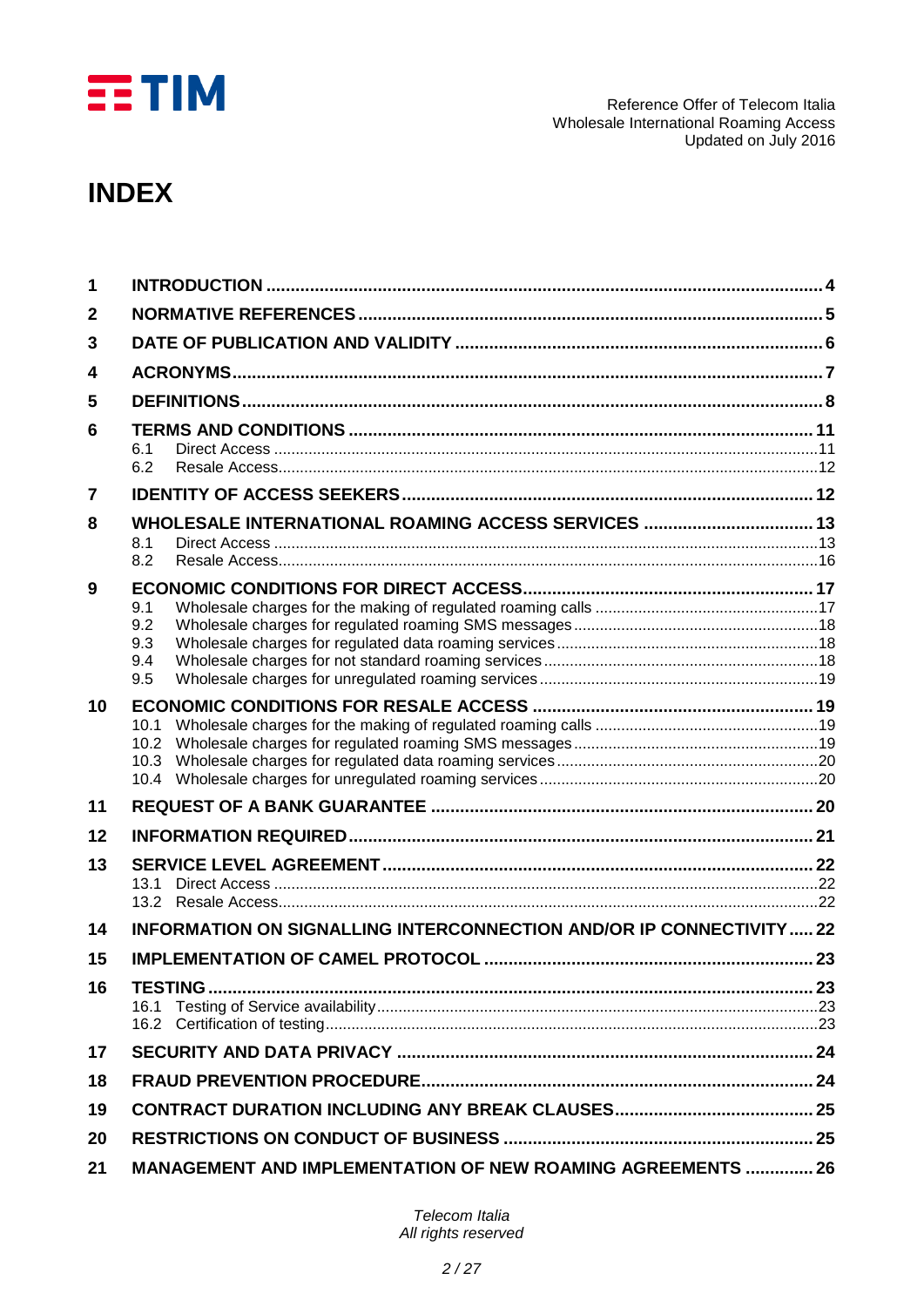

Reference Offer of Telecom Italia Wholesale International Roaming Access Updated on July 2016

| 23 RESPONSES TO REQUESTS FOR ACCESS AND FOR NEW OR MODIFIED SERVICES |  |
|----------------------------------------------------------------------|--|
|                                                                      |  |
|                                                                      |  |
|                                                                      |  |
|                                                                      |  |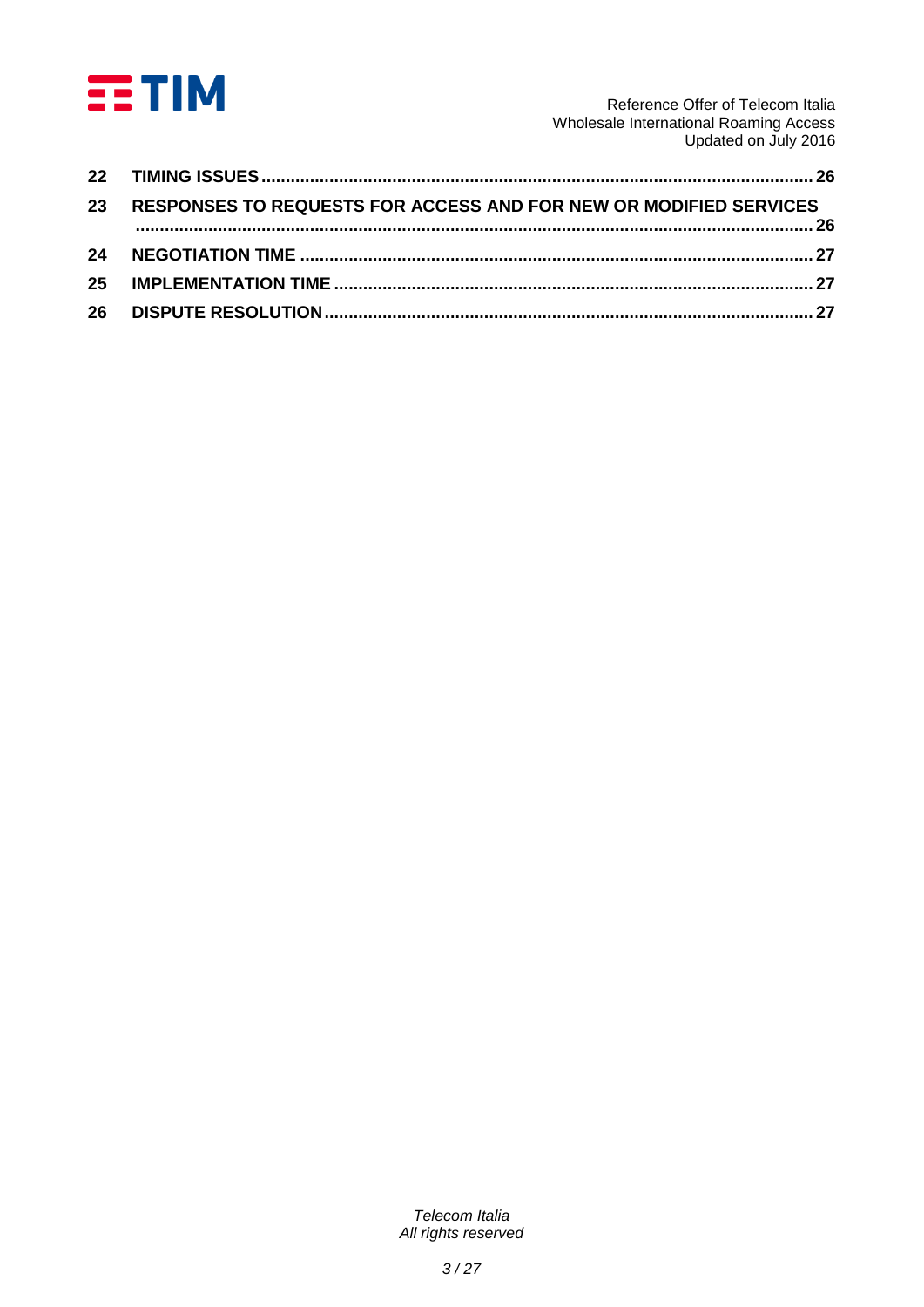

### <span id="page-3-0"></span>**1 INTRODUCTION**

This document constitutes the Reference Offer of Telecom Italia for the service of Wholesale International Roaming Access to a visited network within the EU/EEA, as well as related services, in accordance with Regulation (EU) 531/2012 of the European Parliament and of the Council, taking into account of the BEREC Guidelines on the application of Article 3 of the Roaming Regulation - Wholesale Roaming Access and based on standard GSMA PRDs (Permanent Reference Documents).

The Reference Offer contains the general technical, economic and legal conditions relating to the above services.

Wholesale International Roaming Access comprises Wholesale Roaming Direct Access and Wholesale Roaming Resale Access.

"Direct Access" means that an MNO or a Full MVNO, EU/EEA retail provider, acting as home operator, wishes to be provided by Telecom Italia, acting as visited operator, with roaming services on the Italian territory.

"Resale Access" means that a Light MVNO or a Reseller, retail provider having obtained the related authorizations by the Italian authorities, bases its retail service on a commercial agreement with Telecom Italia regarding a complete range of mobile wholesale services which also include international roaming services in those countries where Telecom Italia has in force International Roaming Agreements with foreign EU/EEA MNOs.

This Reference Offer deals with "regulated" roaming services (call, SMS and data), as defined in Regulation (EU) 531/2012 of the European Parliament and of the Council, *i.e.* services where the roaming customer is roaming within the EU/EEA.

This Reference Offer enables MNOs, Full MVNOs, Light MVNOs and Resellers to provide to their customers roaming access to a visited network within the EU/EEA.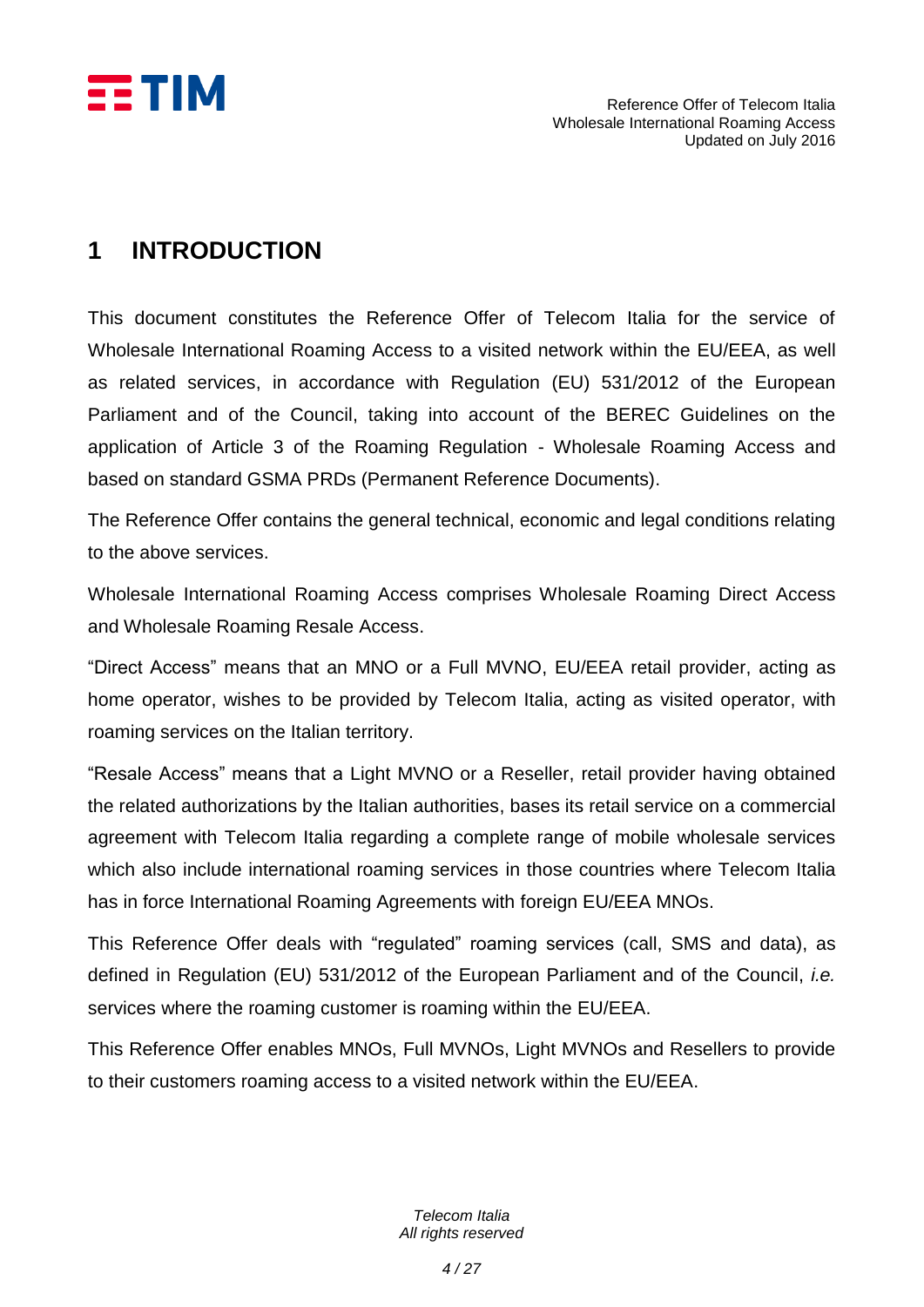

Telecom Italia can provide to either Wholesale Roaming Direct access seeker and Wholesale Roaming Resale access seeker both prepaid and postpaid services with the same limitations, if any, to which Telecom Italia customers are subject to.

The publication of the present Reference Offer should not prevent commercial negotiations between the access seeker and Telecom Italia which will be reflected in the final wholesale agreements. Furthermore, the present Reference Offer shall not grant access seekers with further or greater rights than those mandatorily enjoyed by access seekers under the applicable EU law.

Economic conditions related to the services referred to in this Reference Offer are exclusive of Value Added Tax (VAT).

### <span id="page-4-0"></span>**2 NORMATIVE REFERENCES**

- Directive 2002/19/EC of the European Parliament and of the Council, of 7 March 2002, on access to, and interconnection of, electronic communications networks and associated facilities (Access Directive);
- Directive 2002/20/EC of the European Parliament and of the Council, of 7 March 2002, on the authorisation of electronic communications networks and services (Authorisation Directive);
- Directive 2002/21/EC of the European Parliament and of the Council, of 7 March 2002, on a common regulatory framework for electronic communications networks and services (Framework Directive);
- Directive 2002/22/EC of the European Parliament and of the Council, of 7 March 2002, on universal service and users' rights relating to electronic communications networks and services (Universal Service Directive);
- Directive 2002/58/EC of the European Parliament and of the Council, of 12 July 2002, concerning the processing of personal data and the protection of privacy in the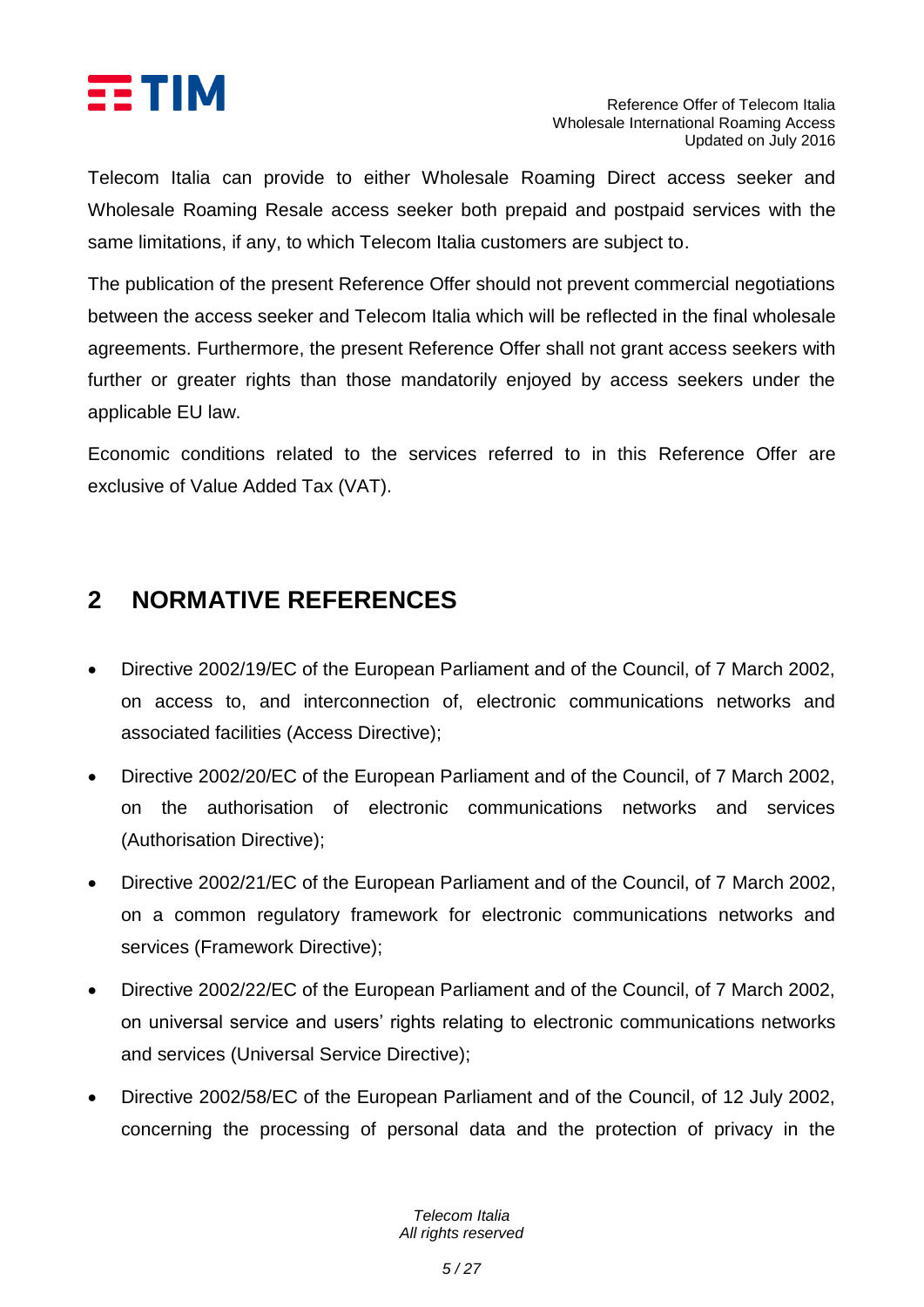

electronic communications sector (Directive on privacy and electronic communications);

- Regulation 717/2007/EC of the European Parliament and of the Council, of 27 June 2007, on roaming on public mobile telephone networks within the community and amending Directive 2002/21/EC;
- Regulation 544/2009/EC of the European Parliament and of the Council, of 18 June 2009, amending Regulation 717/2007/EC on roaming on public mobile telephone networks within the community and Directive 2002/21/EC on a common regulatory framework for electronic communications networks and services;
- Decision 243/2012/EU of the European Parliament and of the Council, of 14 March 2012, establishing a multiannual radio spectrum policy program;
- Regulation (EU) 531/2012 of the European Parliament and of the Council, of 13 June 2012, on roaming on public mobile communications networks within the Union (Roaming Regulation), as amended by Regulation (EU) 2015/2120;
- Guidelines BoR (12) 107 of BEREC, of 27 September 2012, on the application of Article 3 of the Roaming Regulation - Wholesale Roaming Access.

### <span id="page-5-0"></span>**3 DATE OF PUBLICATION AND VALIDITY**

This Reference Offer, in accordance with Regulation (EU) 531/2012 of the European Parliament and of the Council and taking into account of the BEREC Guidelines on the application of Article 3 of the Roaming Regulation - Wholesale Roaming Access, was published on December 21<sup>st</sup>, 2012 and it shall remain in force until replaced by an updated version.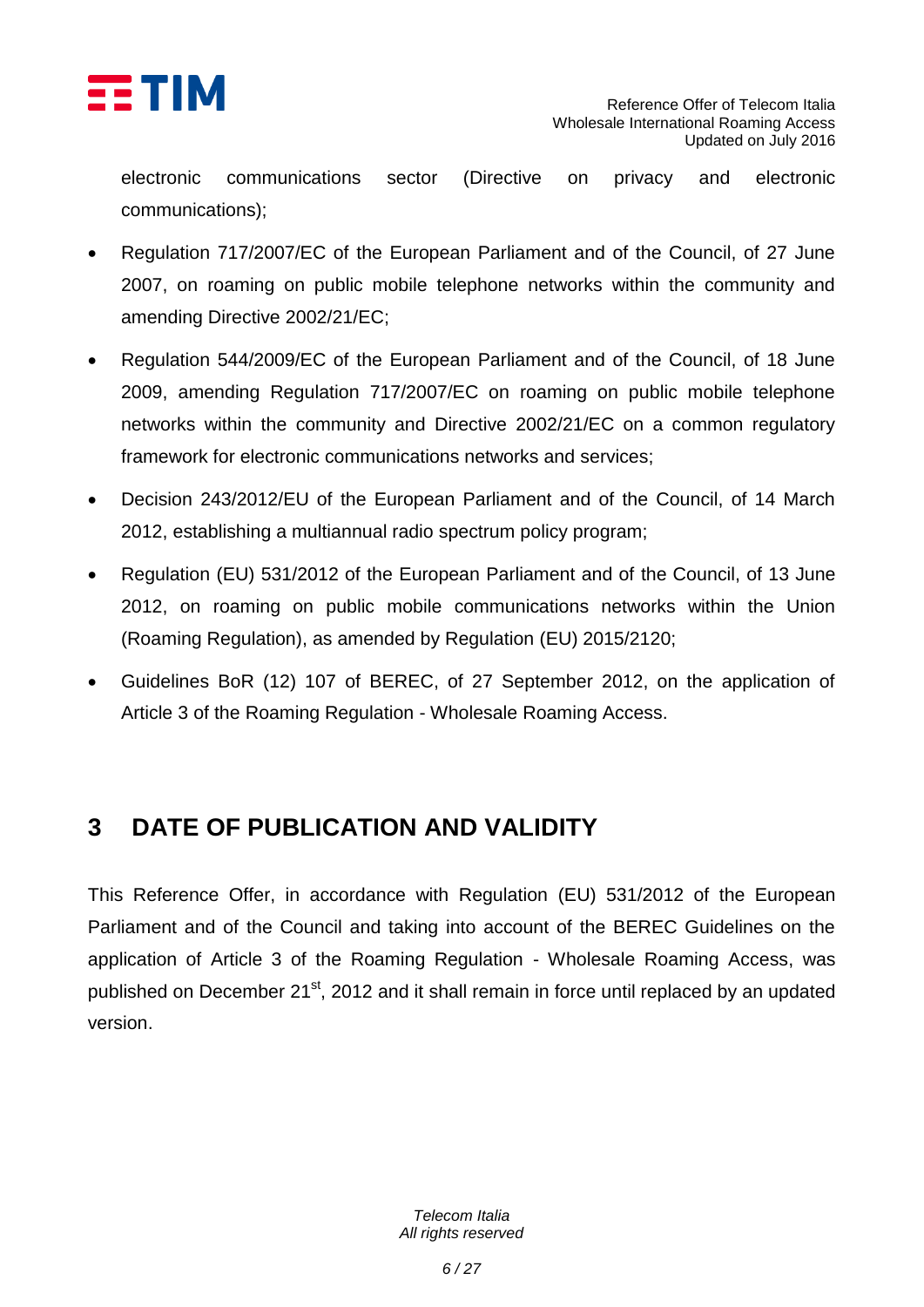

### <span id="page-6-0"></span>**4 ACRONYMS**

| 3GPP:         | 3rd Generation Partnership Project;                               |
|---------------|-------------------------------------------------------------------|
| <b>CAMEL:</b> | Customized Applications for Mobile networks using Enhanced Logic; |
| CDR:          | Call Data Record;                                                 |
| <b>DWRAA:</b> | Direct Wholesale Roaming Access Agreement;                        |
| EEA:          | European Economic Area;                                           |
| ETSI:         | European Telecommunication Standard Institute;                    |
| EU:           | European Union;                                                   |
| <b>GSMA:</b>  | <b>GSM Association;</b>                                           |
| HLR:          | Home Location Register;                                           |
| <b>IMSI:</b>  | International Mobile Subscriber Identity;                         |
| IR:           | International Roaming;                                            |
| IRA:          | International Roaming Agreement;                                  |
| <b>IREG:</b>  | International Roaming Expert Group;                               |
| MMS:          | Multimedia Messaging Service;                                     |
| MNO:          | Mobile Network Operator;                                          |
| <b>MVNO:</b>  | <b>Mobile Virtual Network Operator;</b>                           |
| PDP:          | Packet Data Protocol;                                             |
| PRD:          | <b>Permanent Reference Document;</b>                              |
| PMN:          | <b>Public Mobile Network;</b>                                     |
| <b>PSMC:</b>  | <b>Public Service Management Code;</b>                            |
| SIM:          | <b>Subscriber Identification Module;</b>                          |
| SLA:          | Service Level Agreement;                                          |
| TAP:          | <b>Transferred Account Procedure;</b>                             |
| <b>UMTS:</b>  | Universal Mobile Telecommunications System;                       |
| U-SIM:        | <b>UTRAN SIM;</b>                                                 |
|               |                                                                   |

**UTRAN:** UMTS Terrestrial Radio Access Network.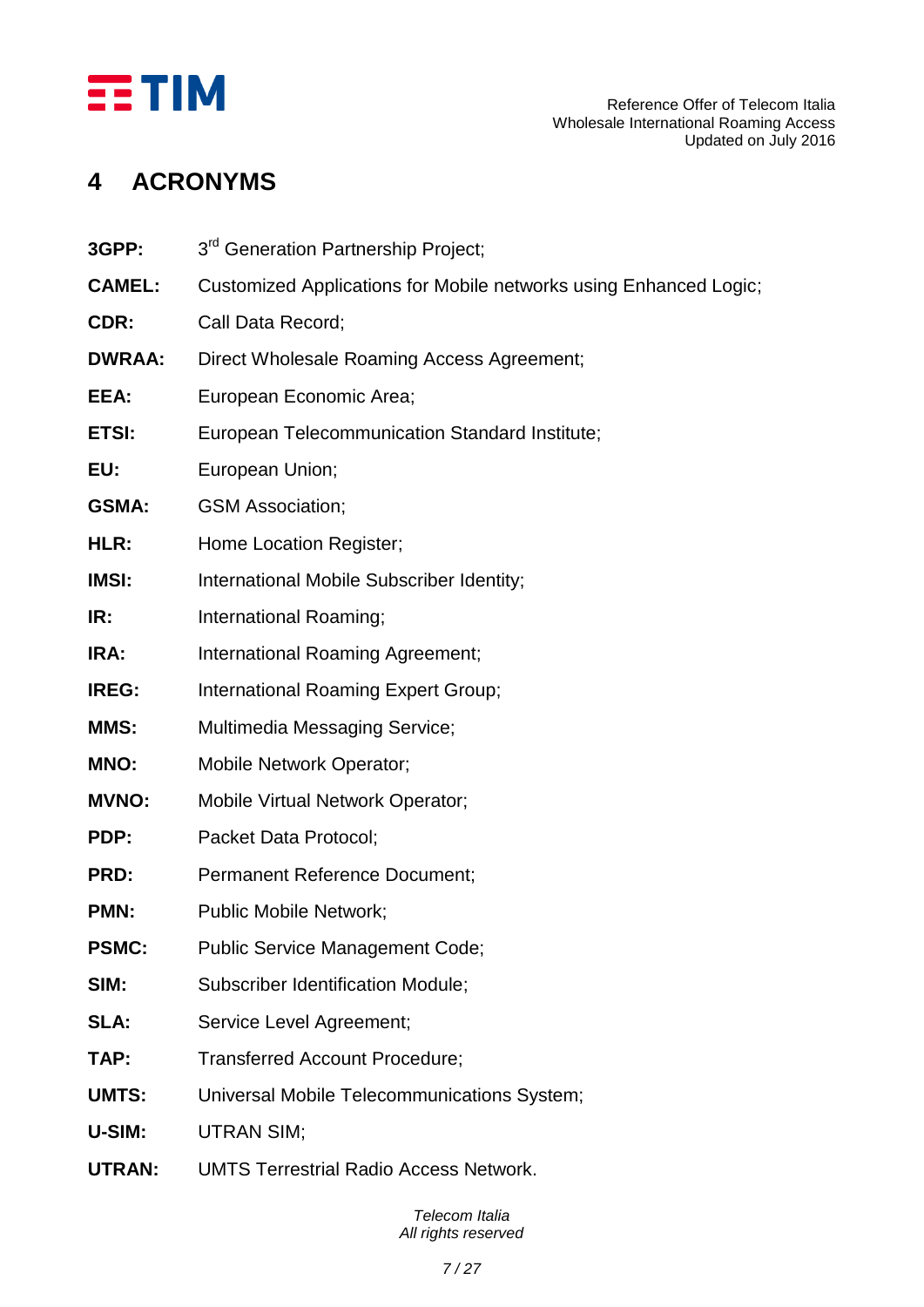

### <span id="page-7-0"></span>**5 DEFINITIONS**

For the purposes of this Reference Offer, the following definitions shall apply:

- a. **'access seeker':** an undertaking that requires wholesale international roaming services (direct or resale);
- b. **'roaming provider':** an undertaking that provides a roaming customer with regulated retail roaming services;
- c. **'domestic provider':** an undertaking that provides a roaming customer with domestic mobile communications services;
- d. **'home network':** a public communications network located within a Member State and used by the roaming provider for the provision of regulated retail roaming services to a roaming customer;
- e. **'home operator':** the operator owner of the customer which roams on a visited network;
- f. **'visited network':** a terrestrial public mobile communications network situated in a Member State other than that of the roaming customer's domestic provider that permits a roaming customer to make or receive calls, to send or receive SMS messages or to use packet switched data communications, by means of arrangements with the home network operator;
- g. **'visited operator':** the operator owner of the visited network;
- h. **'Union-wide roaming':** the use of a mobile device by a roaming customer to make or receive intra-Union calls, to send or receive intra-Union SMS messages, or to use packet switched data communications, while in a Member State other than that in which the network of the domestic provider is located, by means of arrangements between the home network operator and the visited network operator;
- i. **'roaming customer':** a customer of a roaming provider of regulated roaming services, by means of a terrestrial public mobile communications network situated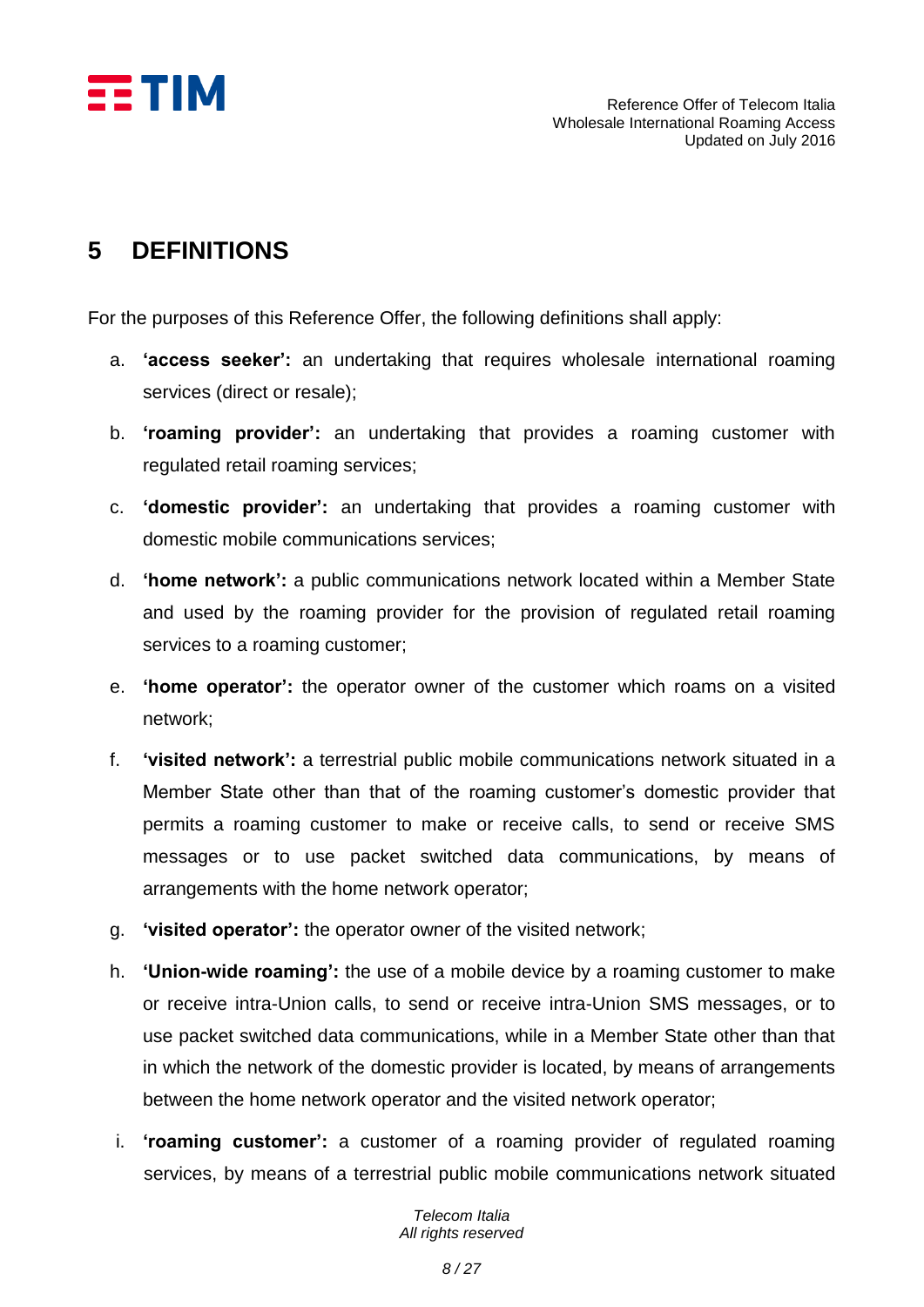

in the Union, whose contract or arrangement with his roaming provider permits Union-wide roaming; it is identified by EU numbering resources assigned to the mobile service.

- j. **'regulated roaming call':** a mobile voice telephony call made by a roaming customer, originating on a visited network and terminating on a public communications network within the Union or received by a roaming customer, originating on a public communications network within the Union and terminating on a visited network;
- k. **'regulated roaming SMS message':** an SMS message sent by a roaming customer, originating on a visited network and terminating on a public communications network within the Union or received by a roaming customer, originating on a public communications network within the Union and terminating on a visited network;
- l. **'regulated data roaming service':** a roaming service enabling the use of packet switched data communications by a roaming customer by means of his mobile device while it is connected to a visited network. A regulated data roaming service does not include the transmission or receipt of regulated roaming calls or SMS messages, but does include the transmission and receipt of MMS messages;
- m. **'wholesale roaming direct access':** the making available of facilities and/or services by a mobile network operator to another undertaking, under defined conditions, for the purpose of that the other undertaking providing regulated roaming services to roaming customers;
- n. **'wholesale roaming resale access':** the provision of roaming services on a wholesale basis by a mobile network operator different from the visited network operator to another undertaking (access seeker) for the purpose of that the other undertaking (access seeker) providing regulated roaming services to its roaming customers;
- o. **'MNO':** an undertaking authorized to provide electronic communications services and to install its own mobile network infrastructure and that has its own frequency resources;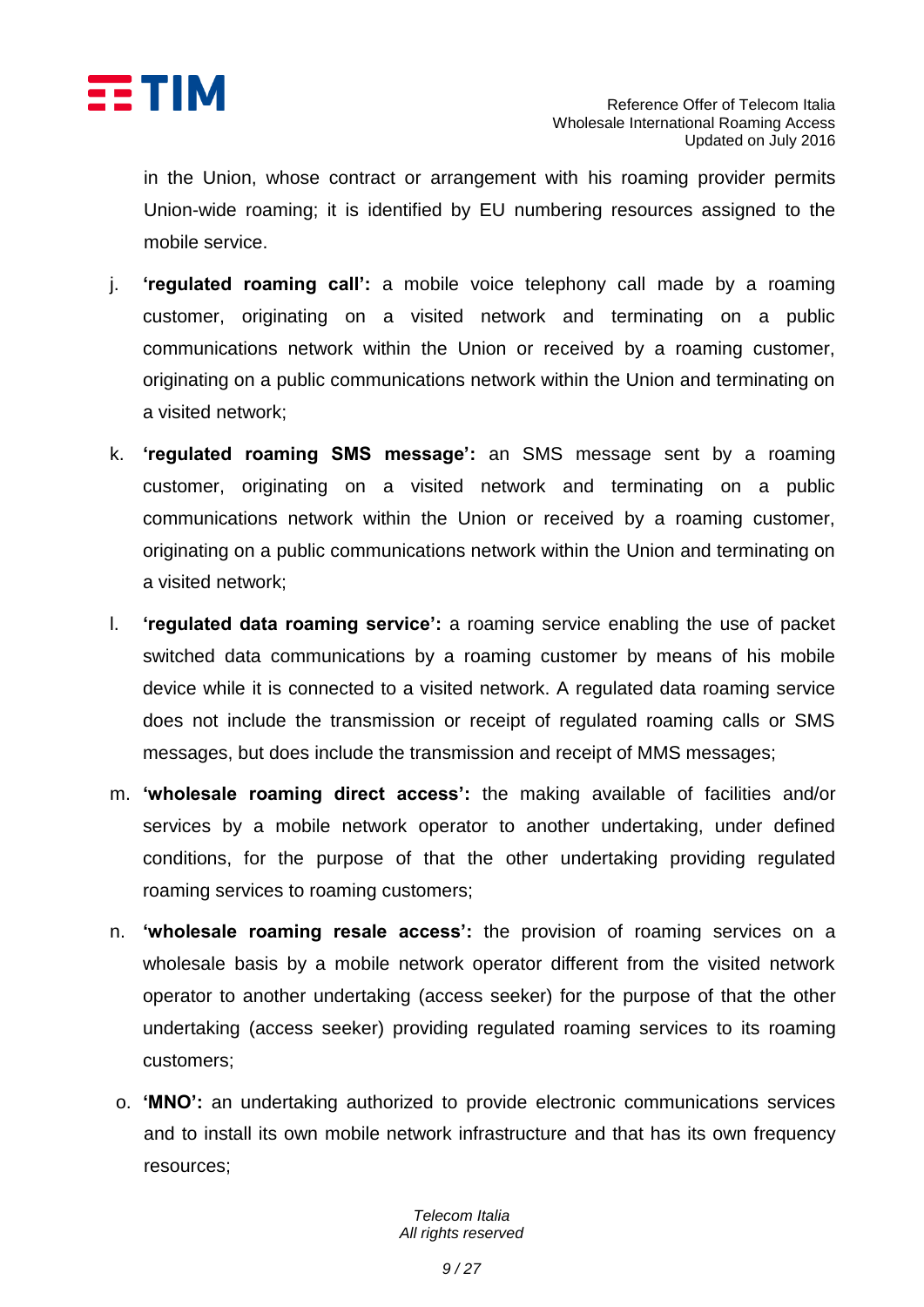

- p. **'Full MVNO':** an undertaking that provides mobile telecommunications services to the public using its own facilities switching mobile network and HLR, its own IMSI and issuing its own SIM cards. It has not allocated frequency resources and it uses, for mobile network access, the frequency resources of the hosting MNO on a basis of an appropriate commercial agreement;
- q. **'Light MVNO':** an undertaking that provides mobile telecommunications services to the public by using MNO's network facilities (switching mobile network and HLR) and MNO's IMSI and SIM cards. It has not allocated frequency resources and it uses, for mobile network access, the frequency resources of the hosting MNO on a basis of an appropriate commercial agreement;
- r. **'Reseller':** an undertaking that resells mobile telecommunications services acquired by an MNO;
- s. **'GSM Association Permanent Reference Documents':** means a document noted as such by the PSMC to the General Assembly and listed as such by Headquarters on the list of Permanent Reference Documents;
- t. **'International Roaming'** or **'IR':** means the provision of mobile telecommunications services between Public Mobile Networks in order that roaming customers may make use of the services offered by the roaming provider;
- u. **'Session':** means the time between PDP Context activation until PDP Context deactivation;
- v. **'TAP':** means Transfer Account Procedure as defined and described in GSM Association Permanent Reference Documents;
- w. **'Technical Specifications':** means the technical specifications defined and adopted by 3GPP (3<sup>rd</sup> Generation Partnership Project), including the ETSI technical specifications defined and adopted by 3GPP.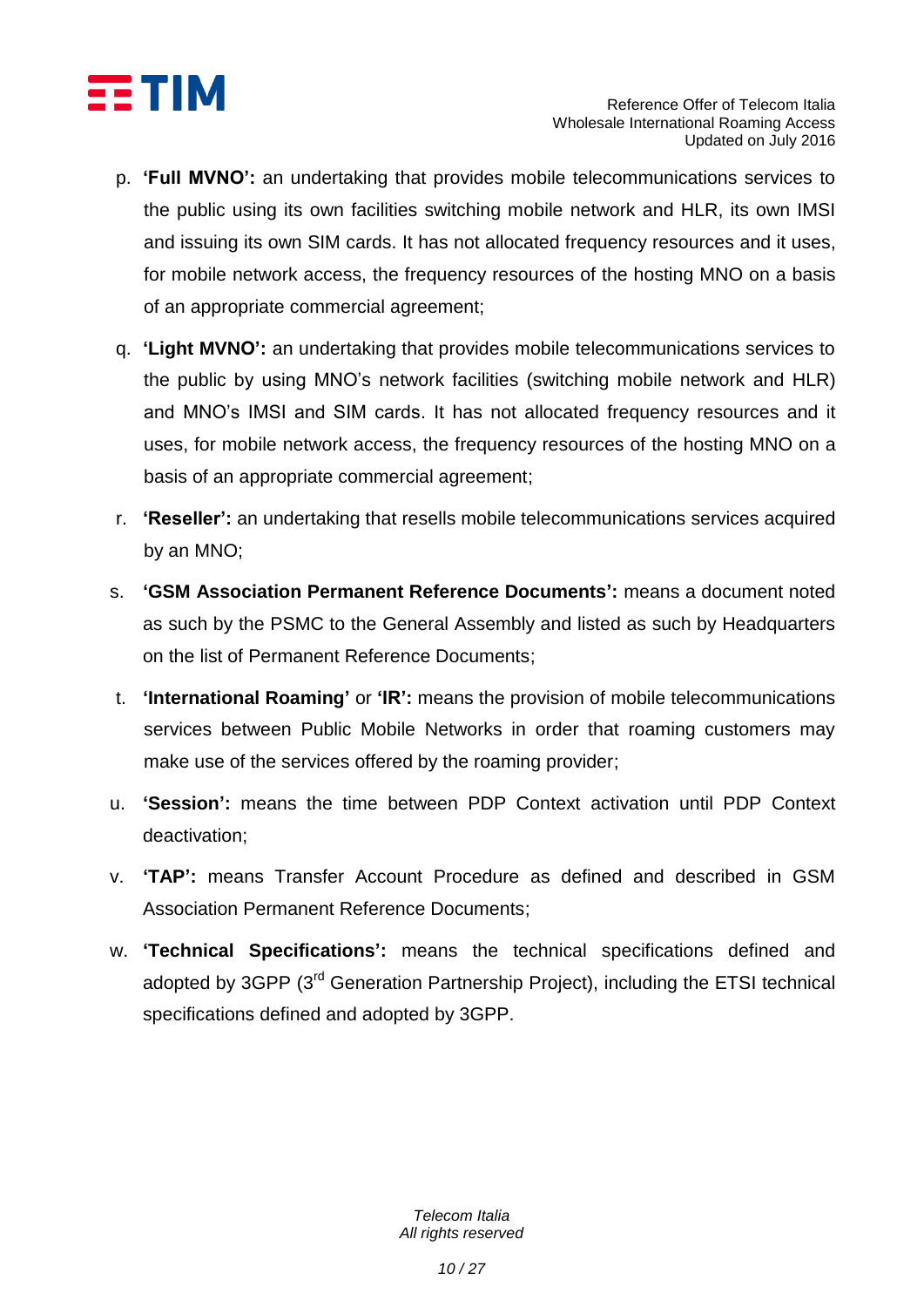

#### <span id="page-10-0"></span>**6 TERMS AND CONDITIONS**

Telecom Italia provides wholesale international roaming access to the access seeker, including access to networks elements and associated facilities, relevant services, software information and information systems, which are necessary for the provision of regulated roaming services to roaming customers, as specified in this Reference Offer.

The technical conditions of the services provided with this Reference Offer are equivalent to those relevant for the provision of services to Telecom Italia itself.

Requests for access to provide services which are not regulated roaming services are not covered by this Reference Offer. Any such requests fall to be negotiated on commercial terms.

Roaming access request can be refused by Telecom Italia on the basis of objective criteria such as commercial requirements (such as the paragraph 11 of this reference offer), technical feasibility and the need to maintain network integrity.

Any request for wholesale roaming access for purposes other than the provision of regulated roaming services to roaming providers' customers while these latter are temporarily travelling within the European Union, under Article 3, paragraph 6, of Regulation (EU) 531/2012 - as amended by Regulation (EU) 2015/2120 - shall be evaluated on a case by case basis, and the relevant tariffs to be applied shall be based on the particular characteristics of the roaming service specifically offered by the access seeker entity.

#### <span id="page-10-1"></span>*6.1 Direct Access*

The provision of Wholesale International Roaming Direct Access is submitted to and regulated by a Direct Wholesale Roaming Access Agreement ("DWRAA") to be signed between Telecom Italia and the access seeker. The access seeker may request a template of such Agreement to the international commercial contact point of Telecom Italia.

The prioritization of the requests for access are based on a non-discriminatory principle.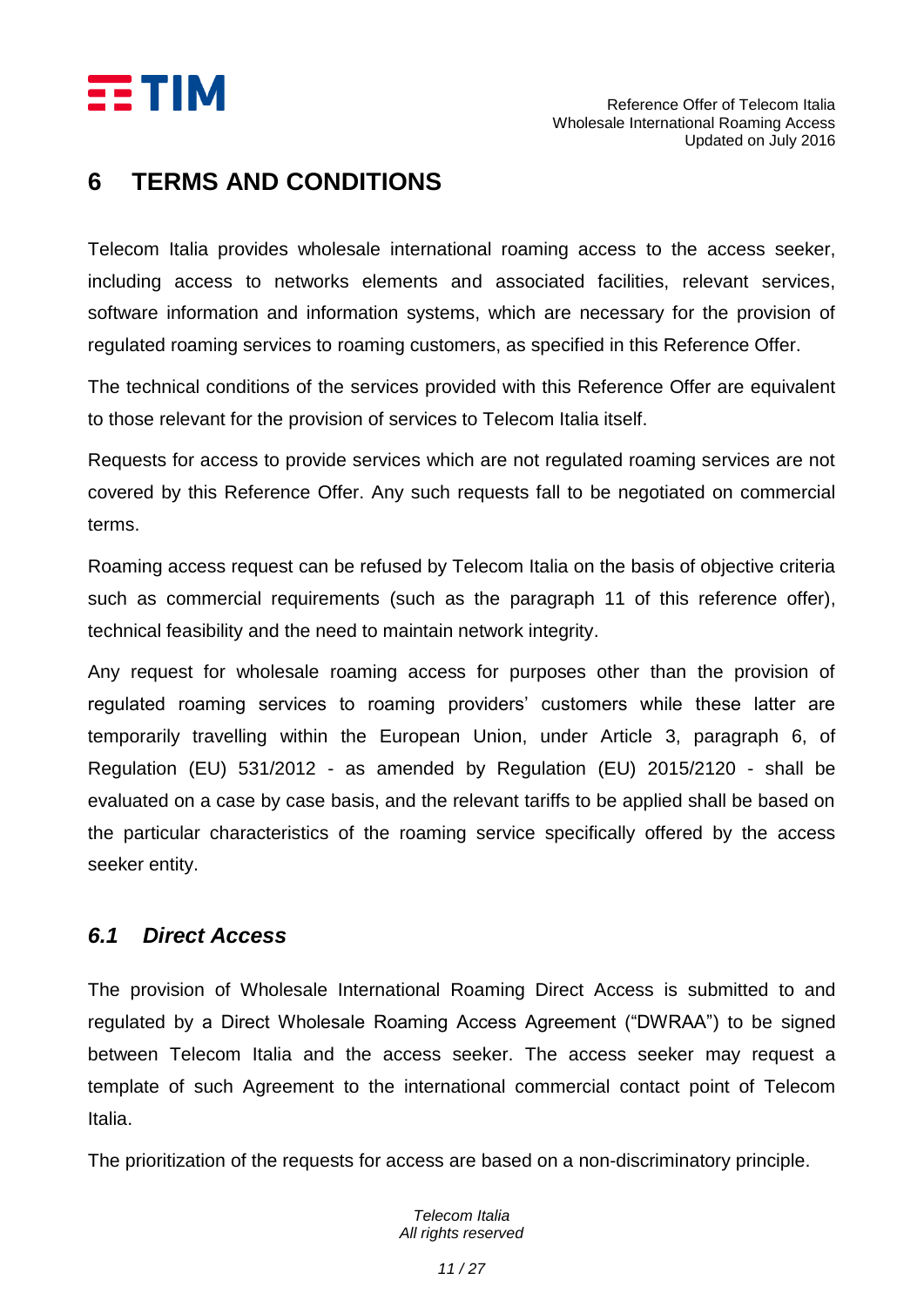

Telecom Italia grants all reasonable requests for access which may be necessary to allow the access seeker to provide a roaming service (and relevant ancillary services) with a satisfactory level of quality.

#### <span id="page-11-0"></span>*6.2 Resale Access*

The provision of Wholesale International Roaming Resale Access shall be submitted to and regulated by a commercial agreement between Telecom Italia and the retail provider (Light MVNO or Reseller). The commercial agreement enables the retail provider to offer a complete range of mobile services to its retail customers also including International Roaming Resale Access services in those EU/EEA countries where Telecom Italia has in force International Roaming Agreements.

### <span id="page-11-1"></span>**7 IDENTITY OF ACCESS SEEKERS**

Requests for Direct Access will be limited for technical reasons to MNOs and Full MVNOs.

For the Direct Access, this Reference Offer is intended for EU/EEA MNOs and EU/EEA Full MVNOs having obtained a License and/or Authorization for offering mobile services by the authorities in their EU/EEA country of origin, excluding Italy.

For the Resale Access, this Reference Offer is intended for Light MVNOs and Resellers (retail providers), having obtained an authorization for offering mobile services by the Italian authorities.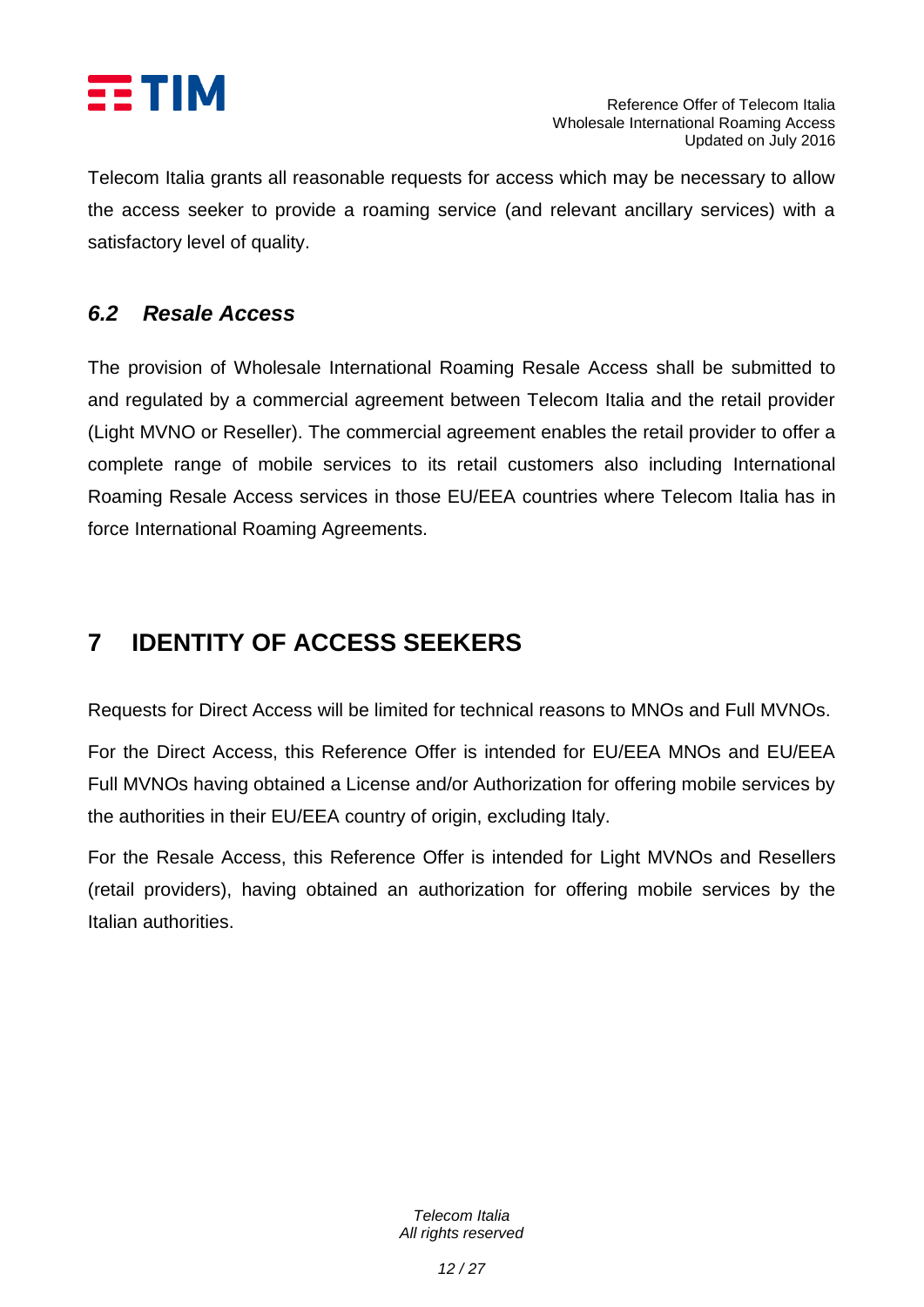

# <span id="page-12-0"></span>**8 WHOLESALE INTERNATIONAL ROAMING ACCESS SERVICES**

#### <span id="page-12-1"></span>*8.1 Direct Access*

Telecom Italia's mobile network supports the following wholesale international roaming direct access services:

| Service name         | <b>SIM</b>               | <b>USIM</b>    | EAP-SIM                  | <b>GSM</b>               | <b>UTRAN</b> | <b>WLAN</b>              |
|----------------------|--------------------------|----------------|--------------------------|--------------------------|--------------|--------------------------|
| HSCSD assymetric     | yes                      | <b>yes</b>     | C.                       | yes                      | yes          | -                        |
| HSCSD symmetric      | yes                      | yes            | Ξ.                       | yes                      | yes          | -                        |
| <b>ECSD</b>          | no                       | no             | u                        | $\overline{110}$         | no           | ۷                        |
| <b>EDGE</b>          | yes                      | yes            | C                        | yes                      | no           | $\overline{\mathcal{Z}}$ |
| <b>UDI</b>           | yes                      | yes            | ÷                        | yes                      | yes          | ۰                        |
| <b>HSDPA</b>         | yes                      | yes            | ÷,                       | no                       | ves          | $\overline{\phantom{a}}$ |
| <b>HSUPA</b>         | yes                      | yes            | L                        | no                       | yes          | ٤                        |
| LCS                  | no                       | no             | ÷                        | no                       | no           | -                        |
| <b>VAS</b>           | no                       | no             | no                       | no                       | no           | no                       |
| Optimal routing      | no                       | $\overline{p}$ | u                        | no                       | no           | ÷.                       |
| <b>WLAN</b>          | $\overline{\phantom{0}}$ | ۷              | ú,                       | -                        | s.           | no                       |
| <b>LTE</b> indicator | $\overline{\phantom{a}}$ | yes            | ÷                        | $\overline{\phantom{a}}$ | yes          | ۰.                       |
| Voice over LTE       | $\overline{\phantom{0}}$ | n <sub>o</sub> | ÷.                       | $\overline{\phantom{a}}$ | no           | -                        |
| <b>SMS</b> over LTE  | $\overline{\phantom{a}}$ | no             | $\overline{\phantom{a}}$ | ٤                        | no           | ۷                        |
| Data over LTE        | $\overline{\phantom{a}}$ | yes            | Ξ                        | Ξ                        | yes          | ۰                        |

Supported technology frequencies

Supported GSM frequencies Frequencies: GSM 900, GSM 1800 Supported UTRAN frequencies Frequencies: UTRAN 2100 Supported frequencies for custom defined technologies Technology: LTE Technology Frequencies: 800, 1800, 2600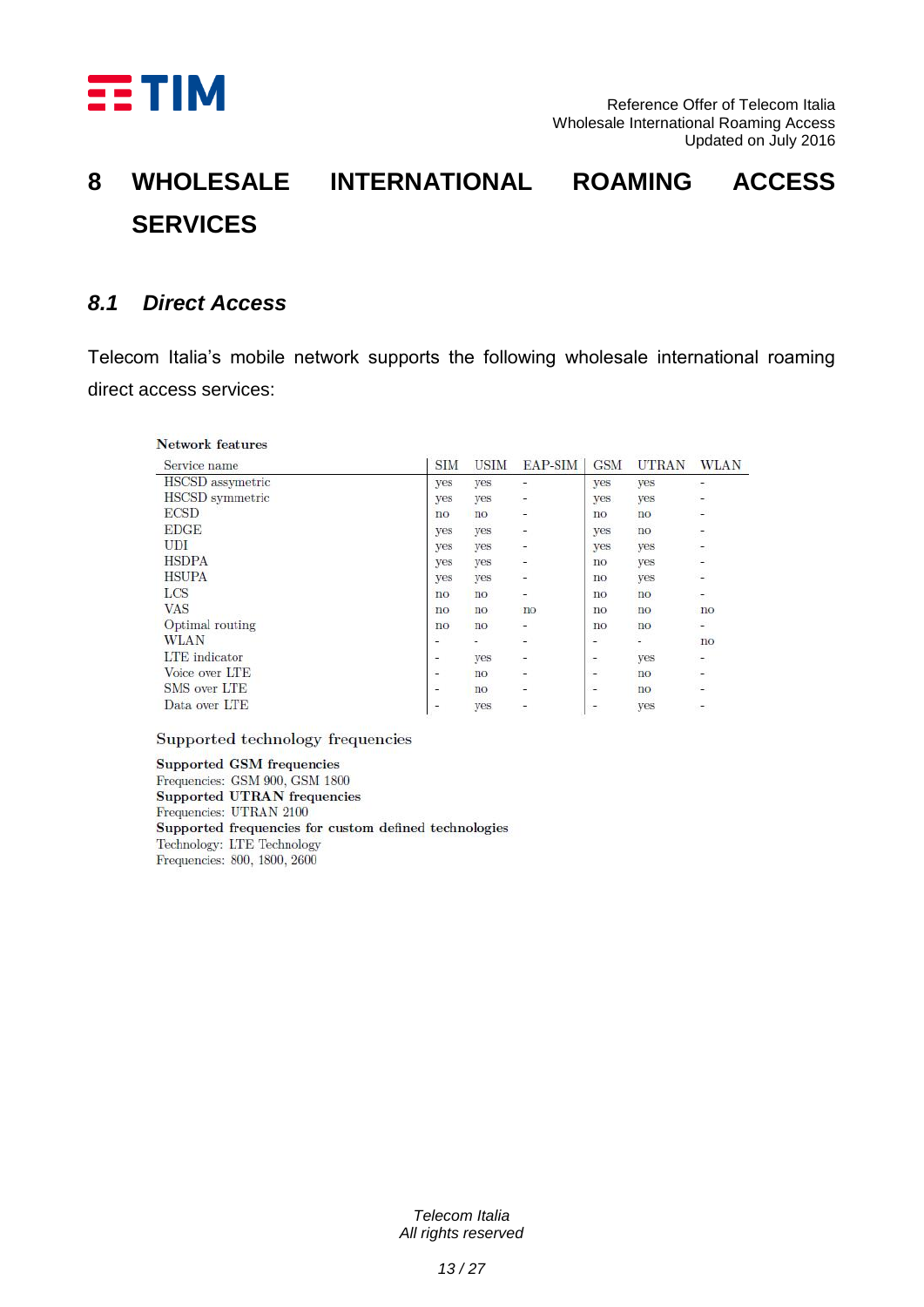

#### Reference Offer of Telecom Italia Wholesale International Roaming Access Updated on July 2016

#### Circuit and packet switched services

| Service name                         | <b>SIM</b> | USIM | EAP-SIM                | <b>GSM</b> | UTRAN                  | WLAN                     |
|--------------------------------------|------------|------|------------------------|------------|------------------------|--------------------------|
| Telephony                            | yes        | yes  | -                      | ves        | yes                    |                          |
| Emergency calls                      | yes        | yes  | $\mathbf{n}\mathbf{o}$ | ves        | yes                    | no                       |
| SMS MO                               | yes        | yes  | -                      | yes        | yes                    |                          |
| SMS MT                               | yes        | yes  |                        | yes        | yes                    |                          |
| Voice messaging                      | yes        | yes  |                        | yes        | yes                    |                          |
| Alternate speech and facsimile gr. 3 | yes        | yes  |                        | <b>ves</b> | $\mathbf{no}$          |                          |
| Automatic facsimile gr. 3            | no         | no   |                        | no         | $\mathbf{n}\mathbf{o}$ |                          |
| Automatic facsimile gr. 4            | no         | no   |                        | no         | $\mathbf{no}$          |                          |
| Voice group call                     | no         | no   |                        | no         | $\mathbf{n}\mathbf{o}$ |                          |
| Asynchronous data                    | yes        | yes  |                        | no         | yes                    |                          |
| Synchronous data                     | no         | yes  | -                      | ٠          | yes                    | $\overline{\phantom{a}}$ |
| Packet switched services             | no         | yes  | $\mathbf{no}$          | yes        | <b>ves</b>             | no                       |

#### **CAMEL**

| Service name  | SIM                    |     | USIM EAP-SIM GSM UTRAN |                        |                        | WLAN                     |
|---------------|------------------------|-----|------------------------|------------------------|------------------------|--------------------------|
| CAMEL phase 1 | <b>ves</b>             | ves | ۰                      | ves                    | yes                    | $\overline{\phantom{a}}$ |
| CAMEL phase 2 | <b>ves</b>             | ves | ۰                      | ves                    | yes                    | $\overline{\phantom{a}}$ |
| CAMEL phase 3 | no                     | no  | ۰                      | no                     | $\mathbf{no}$          | $\overline{\phantom{a}}$ |
| CAMEL phase 4 | $\mathbf{n}\mathbf{o}$ | no  | ٠                      | $\mathbf{n}\mathbf{o}$ | $\mathbf{n}\mathbf{o}$ | ٠                        |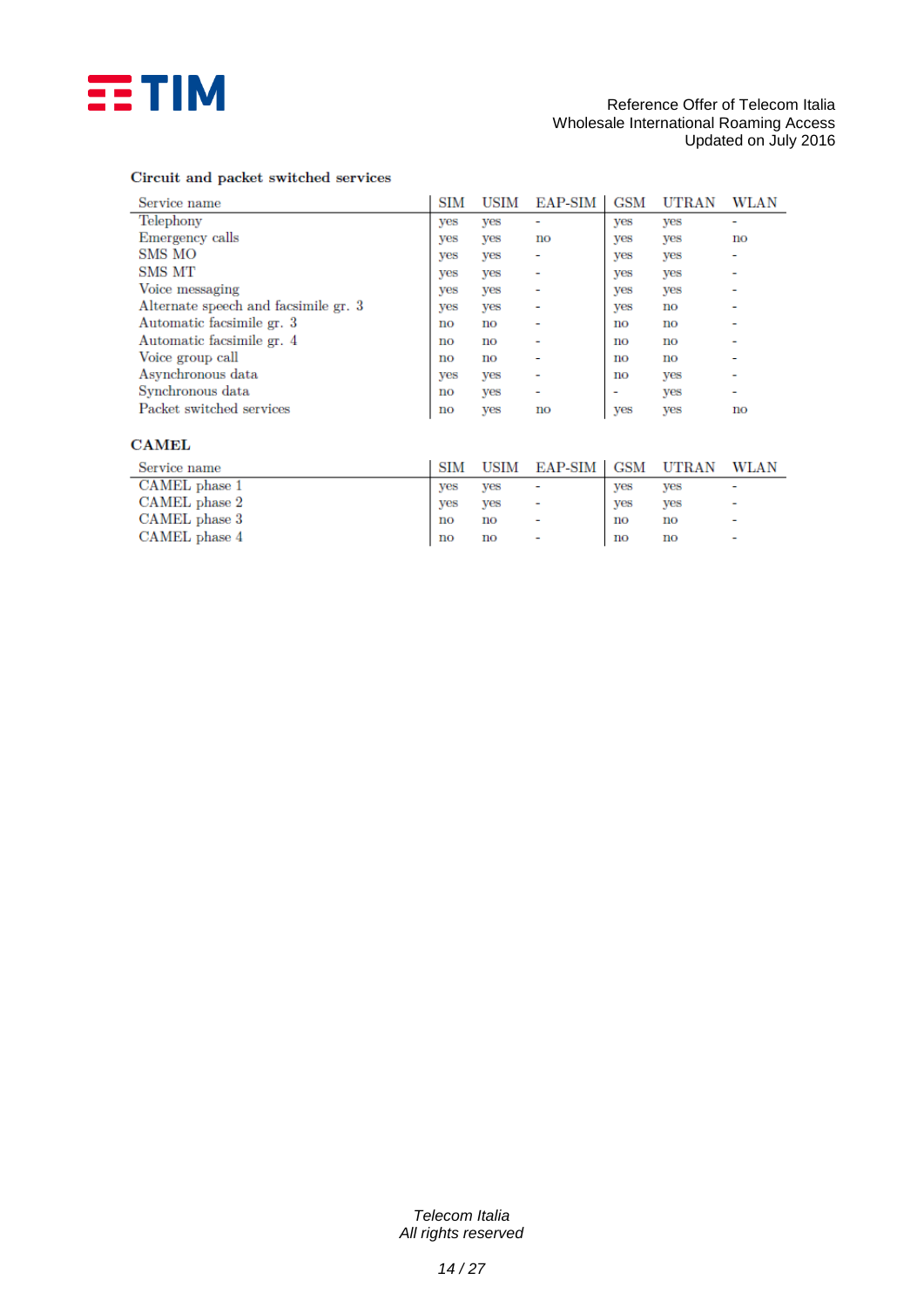

#### **Supplementary services**

| Service name                                | SIM                    | <b>USIM</b> | EAP-SIM | <b>GSM</b>                 | <b>UTRAN</b>           | WLAN |
|---------------------------------------------|------------------------|-------------|---------|----------------------------|------------------------|------|
| Calling line identification presentation    | yes                    | yes         |         | yes                        | yes                    |      |
| Calling line identification restriction     | yes                    | yes         | ۰       | yes                        | yes                    |      |
| Connected line identification presentation  | yes                    | yes         |         | yes                        | yes                    |      |
| Connected line identification restriction   | yes                    | yes         |         | yes                        | yes                    |      |
| All name identification                     | no                     | no          |         | $\mathbf{n}\mathbf{o}$     | $\mathbf{no}$          |      |
| Calling name presentation                   | yes                    | yes         |         | yes                        | yes                    |      |
| Call forwarding unconditional               | yes                    | yes         |         | yes                        | yes                    |      |
| Call forwarding on mobile subscriber busy   | yes                    | yes         |         | yes                        | yes                    |      |
| Call forwarding on no reply                 | yes                    | yes         |         | yes                        | yes                    |      |
| Call forwarding on mobile subscriber not    | yes                    | yes         |         | yes                        | yes                    |      |
| reacheable                                  |                        |             |         |                            |                        |      |
| Call waiting                                | yes                    | yes         | ۰       | yes                        | yes                    | ۰    |
| Call hold                                   | yes                    | yes         |         | yes                        | yes                    |      |
| Multi party                                 | yes                    | yes         |         | yes                        | yes                    |      |
| Closed user group                           | yes                    | yes         |         | yes                        | yes                    |      |
| Completion of call busy subscribers         | $\mathbf{n}\mathbf{o}$ | no          |         | $\mathop{\rm no}\nolimits$ | $\mathbf{no}$          |      |
| Multicall                                   | yes                    | yes         |         | yes                        | yes                    |      |
| Call deflection                             | no                     | no          |         | no                         | $\mathbf{n}\mathbf{o}$ |      |
| Explicit call transfer                      | yes                    | yes         |         | yes                        | yes                    |      |
| Barring of all outgoing calls               | yes                    | yes         |         | yes                        | yes                    |      |
| Barring of all outgoing int calls           | yes                    | yes         |         | yes                        | yes                    |      |
| Barring of all outgoing int calls except    | yes                    | yes         |         | yes                        | yes                    |      |
| Barring of all incoming calls               | yes                    | yes         |         | yes                        | yes                    |      |
| Barring of all incoming calls when roaming  | yes                    | yes         |         | yes                        | yes                    |      |
| outside HPMN operator                       |                        |             |         |                            |                        |      |
| ODB of outgoing calls                       | yes                    | yes         |         | yes                        | yes                    | ۰    |
| ODB of outgoing int calls                   | yes                    | yes         |         | yes                        | yes                    |      |
| ODB of outgoing int calls ex to HPMN coun-  | yes                    | yes         |         | yes                        | yes                    |      |
| try                                         |                        |             |         |                            |                        |      |
| ODB of outgoing calls when roaming outside  | yes                    | yes         |         | yes                        | yes                    |      |
| <b>HPMN</b> country                         |                        |             |         |                            |                        |      |
| ODB of outgoing interzonal calls            | yes                    | yes         |         | yes                        | yes                    |      |
| ODB of outgoing interzonal calls ex to HPMN | yes                    | yes         |         | yes                        | yes                    |      |
| country                                     |                        |             |         |                            |                        |      |
| ODB of outgoing int calls ex to HPMN coun-  | yes                    | yes         |         | yes                        | yes                    |      |
| try and barring outgoing interzonal calls   |                        |             |         |                            |                        |      |
| ODB of incoming calls                       | yes                    | yes         |         | yes                        | yes                    |      |
| ODB of incoming calls when roaming outside  | yes                    | yes         |         | yes                        | yes                    |      |
| <b>HPMN</b> country                         |                        |             |         |                            |                        |      |
| ODB of incoming calls when roaming outside  | yes                    | yes         |         | yes                        | yes                    |      |
| zone of HPMN country                        |                        |             |         |                            |                        |      |
| ODB of roaming outside HPMN operator        | yes                    | yes         |         | yes                        | yes                    |      |
| ODB of roaming outside HPMN country         | yes                    | yes         |         | yes                        | yes                    |      |
| ODB of outgoing prem rate calls info        | yes                    | yes         |         | yes                        | yes                    |      |
| ODB of outgoing prem rate calls ent         | yes                    | yes         |         | yes                        | yes                    |      |
| ODB of outgoing prem rate calls info when   | yes                    | yes         |         | yes                        | yes                    |      |
| roaming outside HPMN country                |                        |             |         |                            |                        |      |
| ODB of outgoing prem rate calls ent when    | yes                    | yes         |         | yes                        | yes                    |      |
| roaming outside HPMN country                |                        |             |         |                            |                        |      |
| User to user signalling                     | $\mathbf{n}\mathbf{o}$ | no          |         | no                         | $\mathbf{no}$          |      |
| USSD MO                                     | yes                    | yes         |         | yes                        | yes                    |      |
| USSD MT                                     | yes                    | yes         |         | yes                        | yes                    |      |
| <b>EMLPP</b>                                | $\mathbf{n}\mathbf{o}$ | no          |         | $\mathbf{n}\mathbf{o}$     | no                     |      |
|                                             |                        |             |         |                            |                        |      |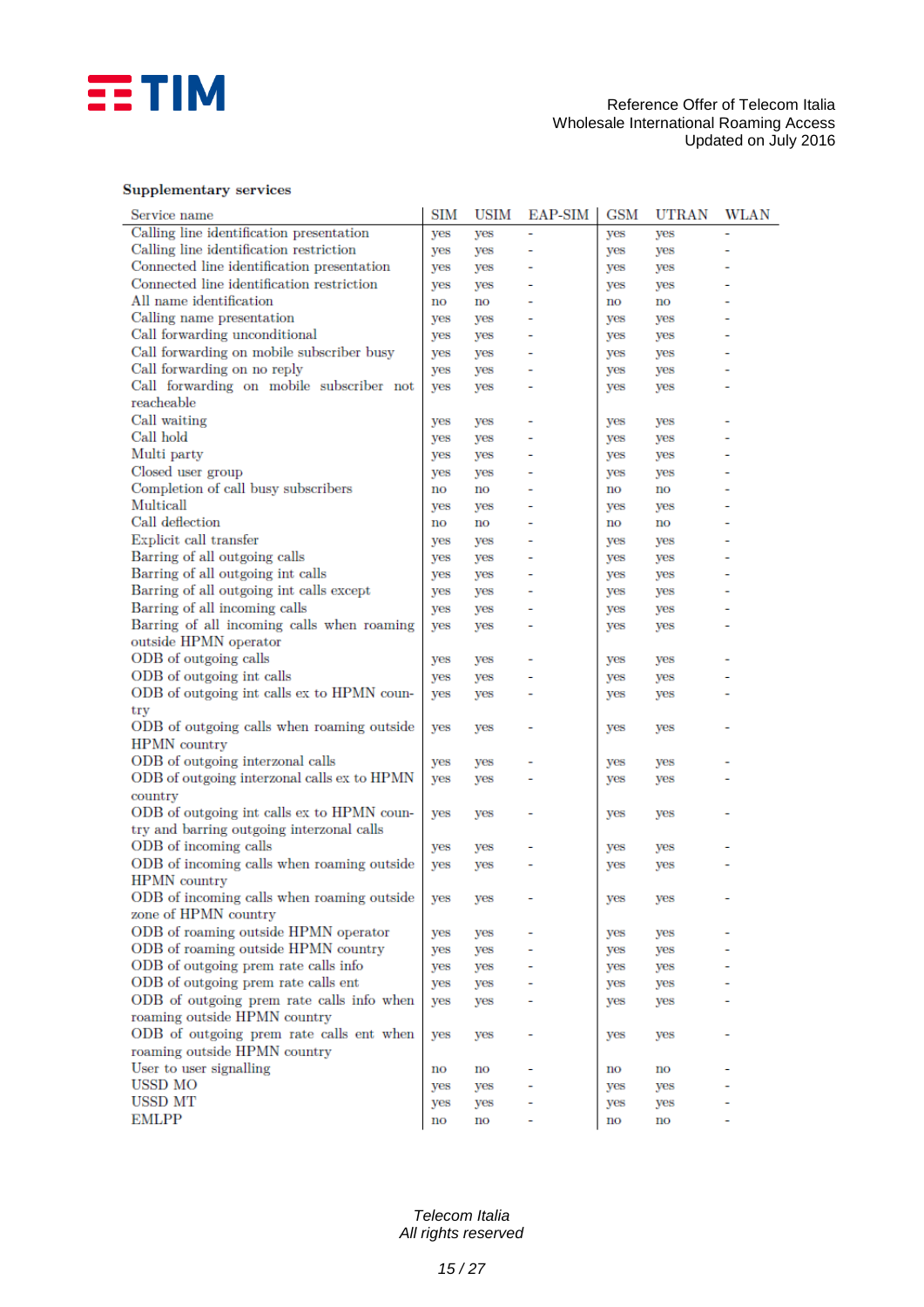

#### <span id="page-15-0"></span>*8.2 Resale Access*

International Roaming Resale Access is a mobile wholesale service offered by Telecom Italia to a Light MVNO or Reseller (retail provider) hosted on its mobile network on the basis of a commercial agreement. The agreement, to be negotiated by the parties from time to time, will fix the commercial conditions, technologies, the general technical architecture and operating processes enabling the retail provider to offer mobile services to its retail customers by using its own systems for handling all the retail functions necessary to provide mobile services. Considering that International Roaming Resale Access service is an integral part of the agreement, its implementation will be strictly dependent on the general technical architecture agreed.

This Reference Offer does not foresee that Telecom Italia manages directly the retail functionalities, but foresees that Telecom Italia provides to the Light MVNO the technical solutions and/or information elements (*e.g.* CDR, TAP files) in order to allow the Light MVNO to manage and provide independently the retail functionalities/services to its end retail customers. In defining the general technical architecture during contract negotiation the Light MVNO could require to Telecom Italia to provide some of the retail services and functionalities. Telecom Italia will evaluate the possibility to offer the required services on the basis of a feasibility study and a commercial negotiation.

The main services offered by Telecom Italia are reported below:

- Access to the wholesale roaming call originating services provided by visited network operators with which Telecom Italia has an IRA in force;
- Access to the wholesale roaming SMS originating services provided by visited network operators with which Telecom Italia has a wholesale roaming access agreement;
- Access to the wholesale roaming data services provided by visited network operators with which Telecom Italia has a wholesale roaming access agreement;
- Access to transit services, if used by Telecom Italia for its own roaming business;
- Access to basic information on end-user usage;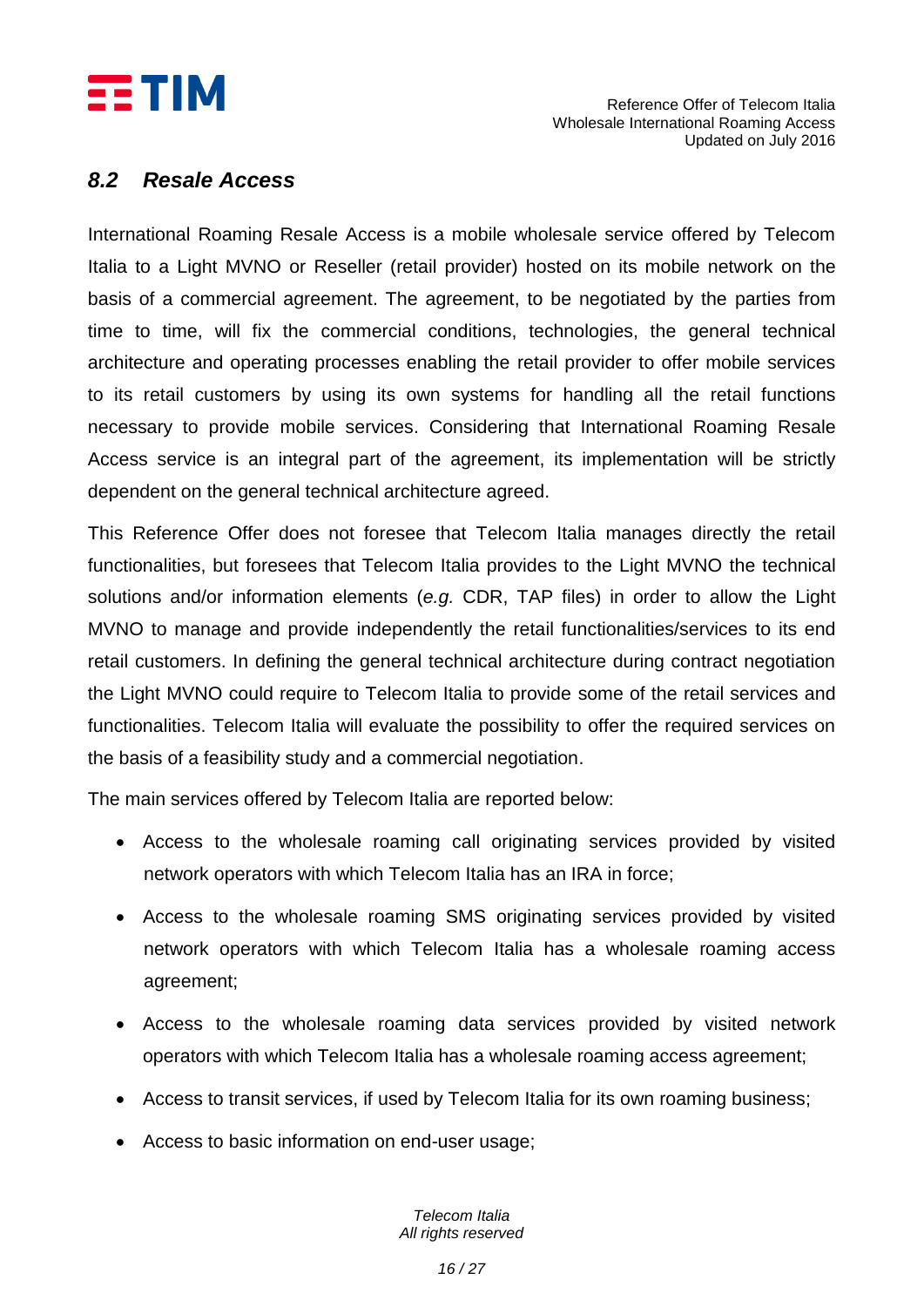

- Access to wholesale functions and facilities useful for the access seeker to supply its own retail roaming business;
- Access to technical interfaces, protocols or other core technologies which are required for the interoperability of the services necessary for the access seeker to carry out for itself necessary retail functions (*e.g.* billing, control of pre-pay credit, control of bill shock, transparency obligations);
- Access to basic software systems which are necessary to implement resale of roaming services;
- Other wholesale services, including resale of termination of incoming voice calls and outgoing SMS messages.

Where a new IRA is executed and the relevant IR is commercially launched by Telecom Italia, existing Resale Access agreements will be extended to cover access to the new visited network. Similarly, if an IRA is varied or terminated, the relevant changes shall apply to existing Resale Access agreements.

### <span id="page-16-0"></span>**9 ECONOMIC CONDITIONS FOR DIRECT ACCESS**

Charging for regulated roaming services, as for Regulation (EU) 531/2012 are reported below.

#### <span id="page-16-1"></span>*9.1 Wholesale charges for the making of regulated roaming calls*

The average wholesale charge that Telecom Italia applies to the access seeker for the provision of a regulated roaming call originating on Telecom Italia visited network are the following, as established by Regulation (EU) 531/2012:

| Maximum average wholesale charge |
|----------------------------------|
| (Euro/minute)                    |
| 0.05                             |

Telecom Italia may apply an initial minimum charging period not exceeding 30 seconds.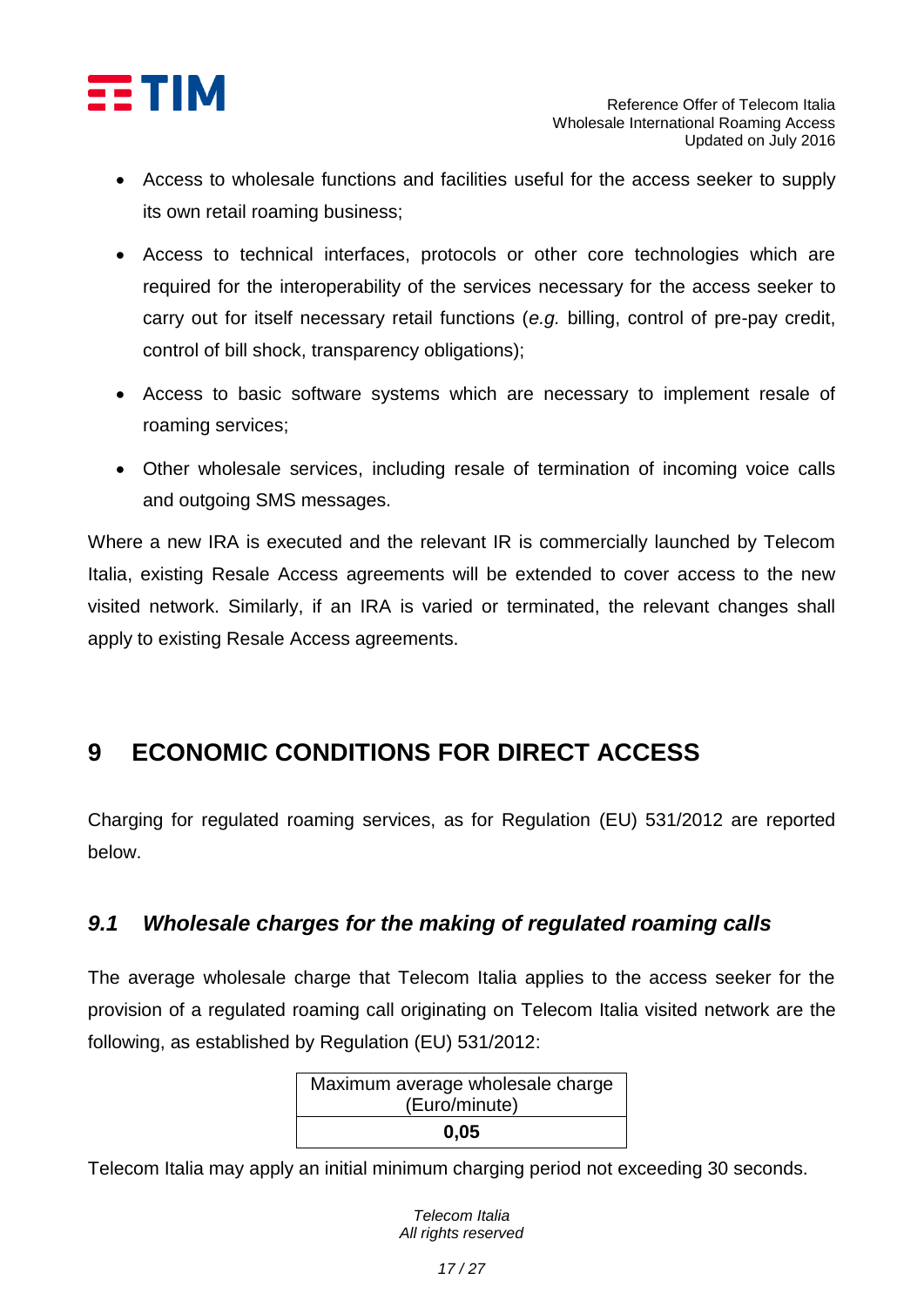

#### <span id="page-17-0"></span>*9.2 Wholesale charges for regulated roaming SMS messages*

The average wholesale charge that Telecom Italia applies to the access seeker for the provision of a regulated roaming SMS message originating on Telecom Italia visited network ,are the following, as established by Regulation (EU) 531/2012:

| Maximum average wholesale charge |
|----------------------------------|
| (Euro/SMS)                       |
| 0,02                             |

#### <span id="page-17-1"></span>*9.3 Wholesale charges for regulated data roaming services*

The average wholesale charge that Telecom Italia applies to the access seeker for the provision of regulated data roaming services by means of Telecom Italia visited network are the following, as established by Regulation (EU) 531/2012:

> Maximum average wholesale charge (Euro/Mbyte of data transmitted) **0,05**

#### <span id="page-17-2"></span>*9.4 Wholesale charges for not standard roaming services*

Where the access seeker reasonably requests a service to be configured in a different manner from the standard configuration set out in the Reference Offer, fair and reasonable charges may be levied to cover any additional costs.

Any request for wholesale roaming access for purposes other than the provision of regulated roaming services to roaming providers' customers while these latter are temporarily travelling within the European Union, under Article 3, paragraph 6, of Regulation (EU) 531/2012 - as amended by Regulation (EU) 2015/2120 - shall be evaluated on a case by case basis, and the relevant tariffs to be applied shall be based on the particular characteristics of the roaming service specifically offered by the access seeker entity.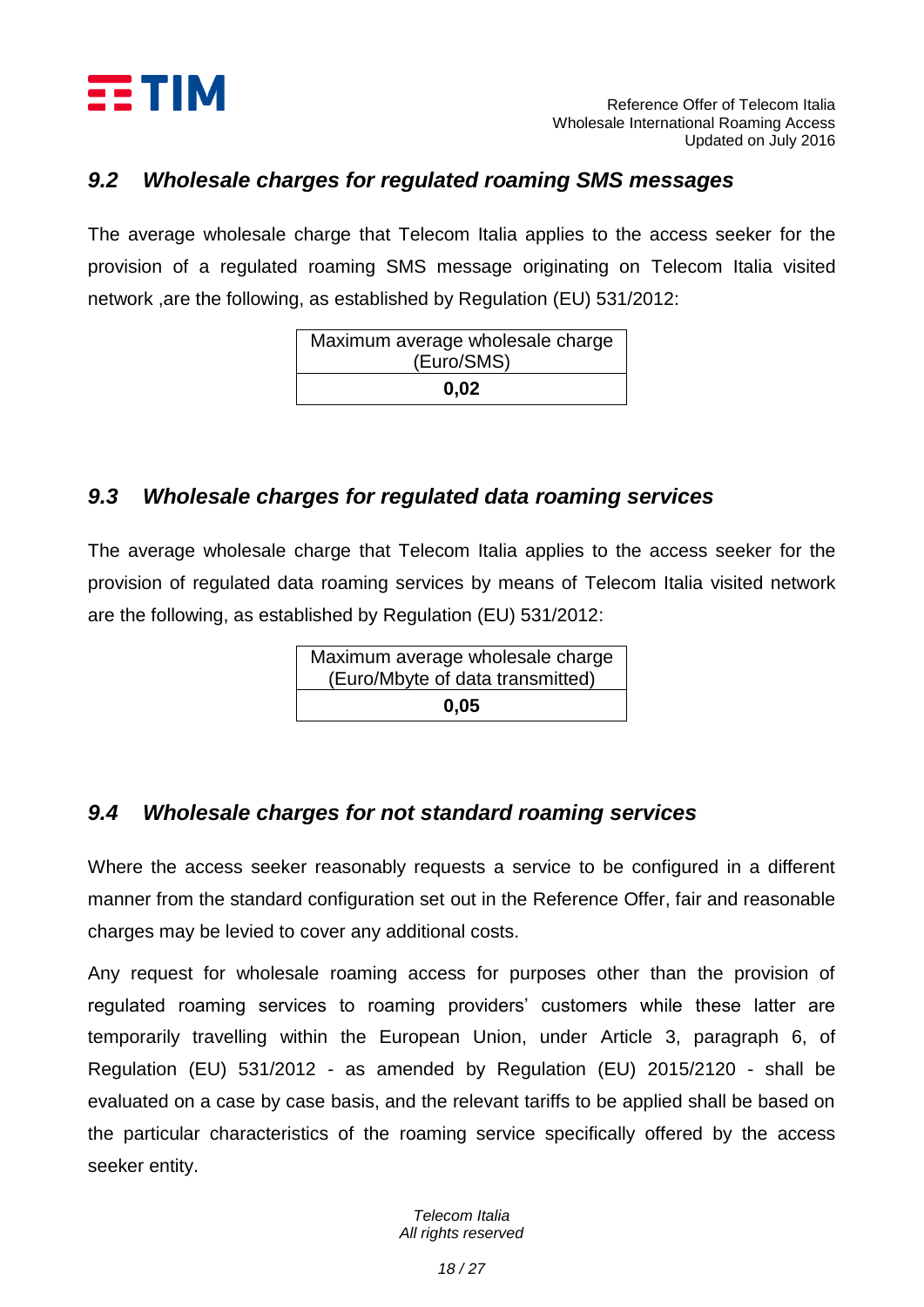

#### <span id="page-18-0"></span>*9.5 Wholesale charges for unregulated roaming services*

Any additional unregulated service required to Telecom Italia which is not included on the prevision of Regulation (EU) 531/2012 will be subject to commercial negotiation.

### <span id="page-18-1"></span>**10 ECONOMIC CONDITIONS FOR RESALE ACCESS**

Charging for regulated roaming services, as for Regulation (EU) 531/2012, are reported below.

#### <span id="page-18-2"></span>*10.1 Wholesale charges for the making of regulated roaming calls*

The average wholesale charge that Telecom Italia applies to the access seeker for the provision of a regulated roaming call originating on EU/EEA (excluding Italy) visited network are the following, as established by Regulation (EU) 531/2012:

| Maximum average wholesale charge |
|----------------------------------|
| (Euro/minute)                    |
| 0.05                             |

Telecom Italia may apply an initial minimum charging period not exceeding 30 seconds.

#### <span id="page-18-3"></span>*10.2 Wholesale charges for regulated roaming SMS messages*

The average wholesale charge that Telecom Italia applies to the access seeker for the provision of a regulated roaming SMS message originating on EU/EEA (excluding Italy) visited network are the following, as established by Regulation (EU) 531/2012:

| Maximum average wholesale charge |  |
|----------------------------------|--|
| (Euro/SMS)                       |  |
| 0.02                             |  |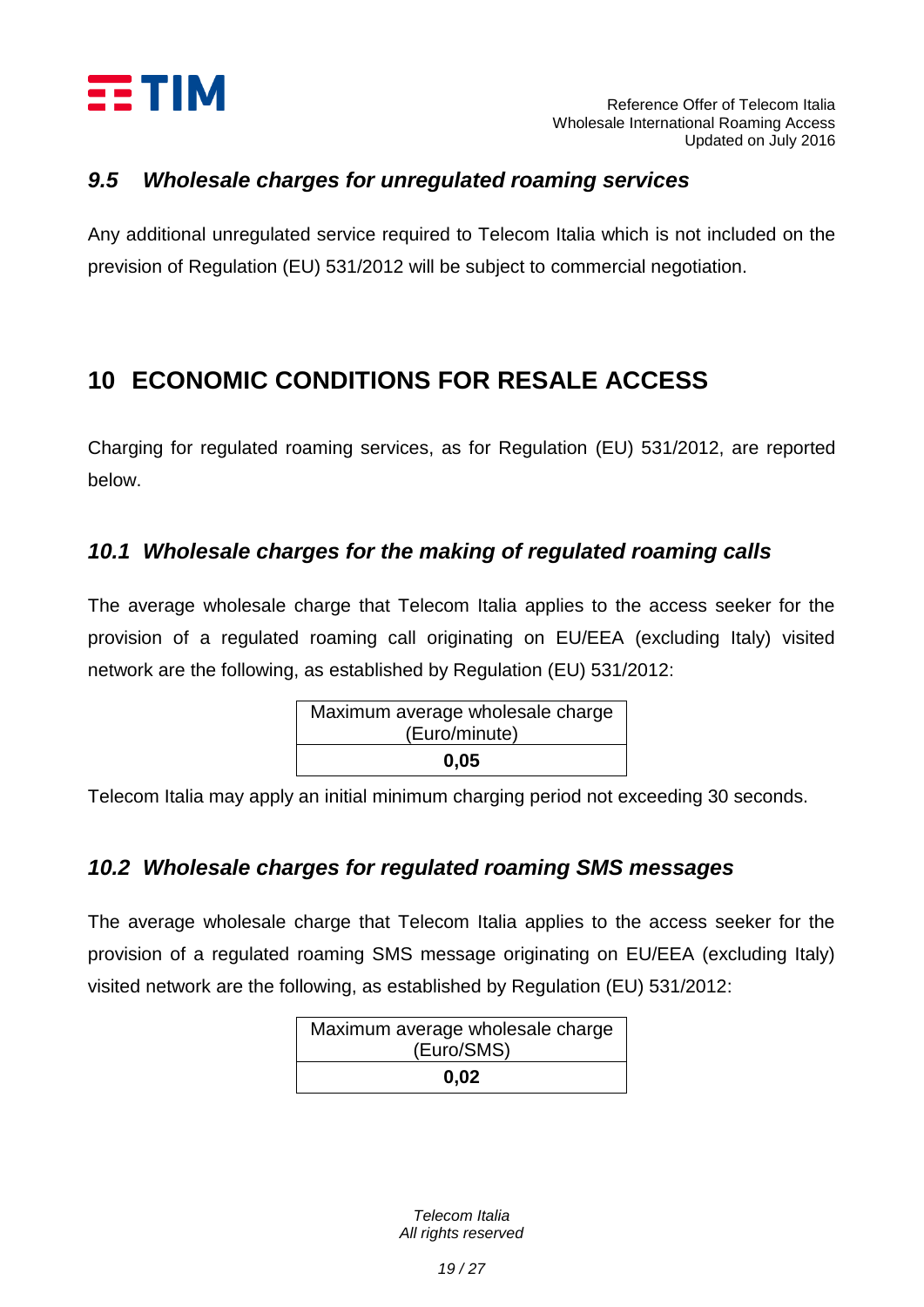

#### <span id="page-19-0"></span>*10.3 Wholesale charges for regulated data roaming services*

The average wholesale charge that Telecom Italia applies to the access seeker for the provision of regulated data roaming services by means of EU/EEA (excluding Italy) visited network are the following, as established by Regulation (EU) 531/2012:

| Maximum average wholesale charge |
|----------------------------------|
| (Euro/Mbyte of data transmitted) |
| 0.05                             |

#### <span id="page-19-1"></span>*10.4 Wholesale charges for unregulated roaming services*

Any additional service required to Telecom Italia which is not included on the prevision of Regulation (EU) 531/2012 will be subject to a specific feasibility study.

In particular:

- the access seeker may require unregulated roaming services (*e.g.* resale of termination of outgoing SMS), whose economic conditions will be subject to fair and reasonable conditions;
- the access seeker may also require unregulated roaming services (*e.g.* outsourcing of retail services/functionalities), whose economic conditions will be subject to commercial negotiation.

### <span id="page-19-2"></span>**11 REQUEST OF A BANK GUARANTEE**

Telecom Italia may impose reasonable safeguards to assure payment for services provided or to assure recovery of investments undertaken specifically to provide access.

Prior to the launch, Telecom Italia can request a bank guarantee. The bank guarantee has to be issued by an Italian bank or by an international bank having a branch in Italy.

Telecom Italia may request the bank guarantee to be changed.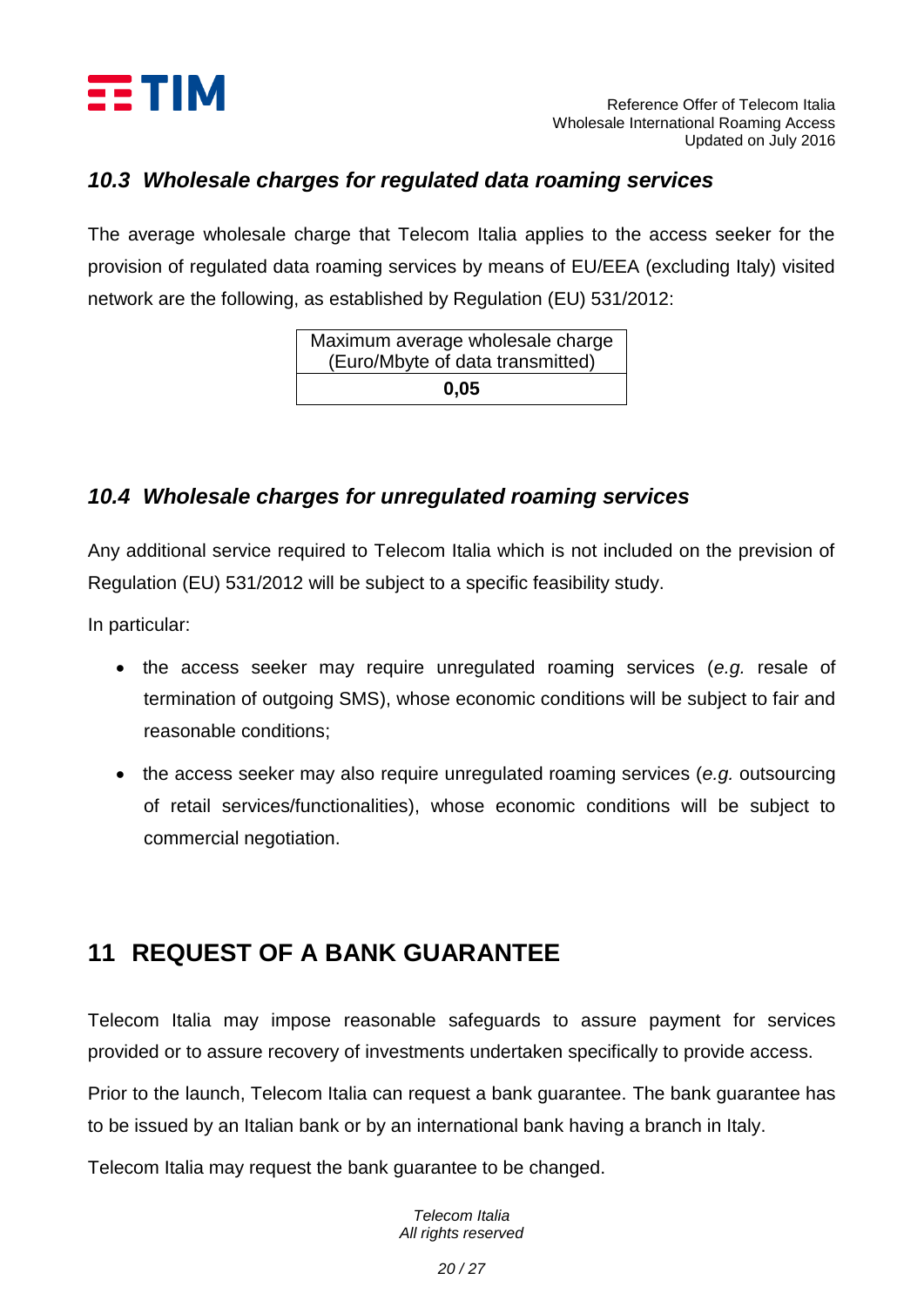

Advanced payment can be asked by Telecom Italia before the end of invoicing period, when the monthly traffic originated by the access seeker raises unexpected volume of traffic.

In case the access seeker refuses the advanced payment requested by Telecom Italia or refuses to cover the bank guarantee, Telecom Italia has the right to suspend service giving notice to the access seeker. The bank guarantee has to be provided to Telecom Italia before the signature of the Agreements.

### <span id="page-20-0"></span>**12 INFORMATION REQUIRED**

The access seeker provides all the information requested by Telecom Italia and needed to make an adequate specified access request (including necessary facilities).

Telecom Italia requires to access seeker information limited to the minimum necessary to allow Telecom Italia to provide an efficient access service, together with any evidence which may be necessary to establish that the access seeker is entitled to seek access under Regulation (EU) 531/2012.

Information can be required before signature of an access agreement or throughout the life of the access agreement.

Before signature, Telecom Italia can require, for example, interfaces and protocols used by the access seeker which is needed to assess compatibility with the services offered by Telecom Italia. In case of Direct Access for roaming services, the access seeker is required to give an initial estimate of traffic volumes to assess necessary connection capacities.

Throughout the life of any access agreement, Telecom Italia can require, for example, the regular supply and updating of forecasts by the access seeker of its future demand, where this is necessary to allow Telecom Italia to dimension its service efficiently or to provide the necessary resources.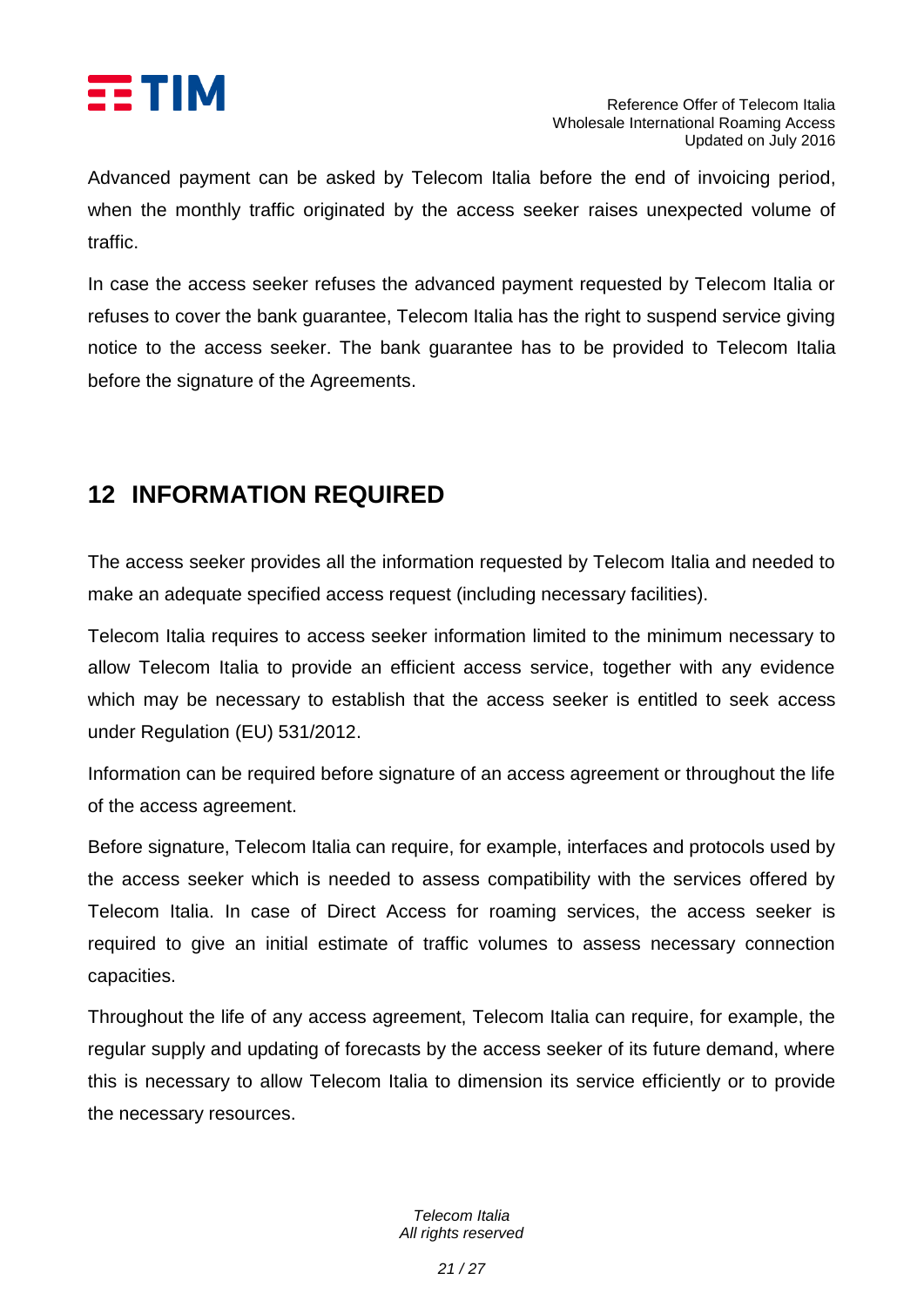

### <span id="page-21-0"></span>**13 SERVICE LEVEL AGREEMENT**

#### <span id="page-21-1"></span>*13.1 Direct Access*

The Service Level Agreement ("SLA") concerns ordering, delivery, normal operation, maintenance and repairs.

Telecom Italia is committed to provide a Quality of Service to the access seeker compared to Quality of Service offered to the other roaming partners.

Unless otherwise agreed between the parties, no specific measurements of KPI quality are provided and no penalties are due by Telecom Italia.

#### <span id="page-21-2"></span>*13.2 Resale Access*

In the case of Resale Access, for the Quality of Service Telecom Italia ensures to the retail customers of the access seeker equal treatment as provided to its own retail customers.

# <span id="page-21-3"></span>**14 INFORMATION ON SIGNALLING INTERCONNECTION AND/OR IP CONNECTIVITY**

The implementation of the Signaling Protocols and/or Inter-PMN backbone (as defined in IREG PRDs) shall be in accordance with the Technical Specifications and relevant GSM Association Permanent Reference Documents with the exception of Public Mobile Network specific deviations and/or chosen options agreed by both parties during the testing phase.

The technical information relevant for International Roaming shall be exchanged.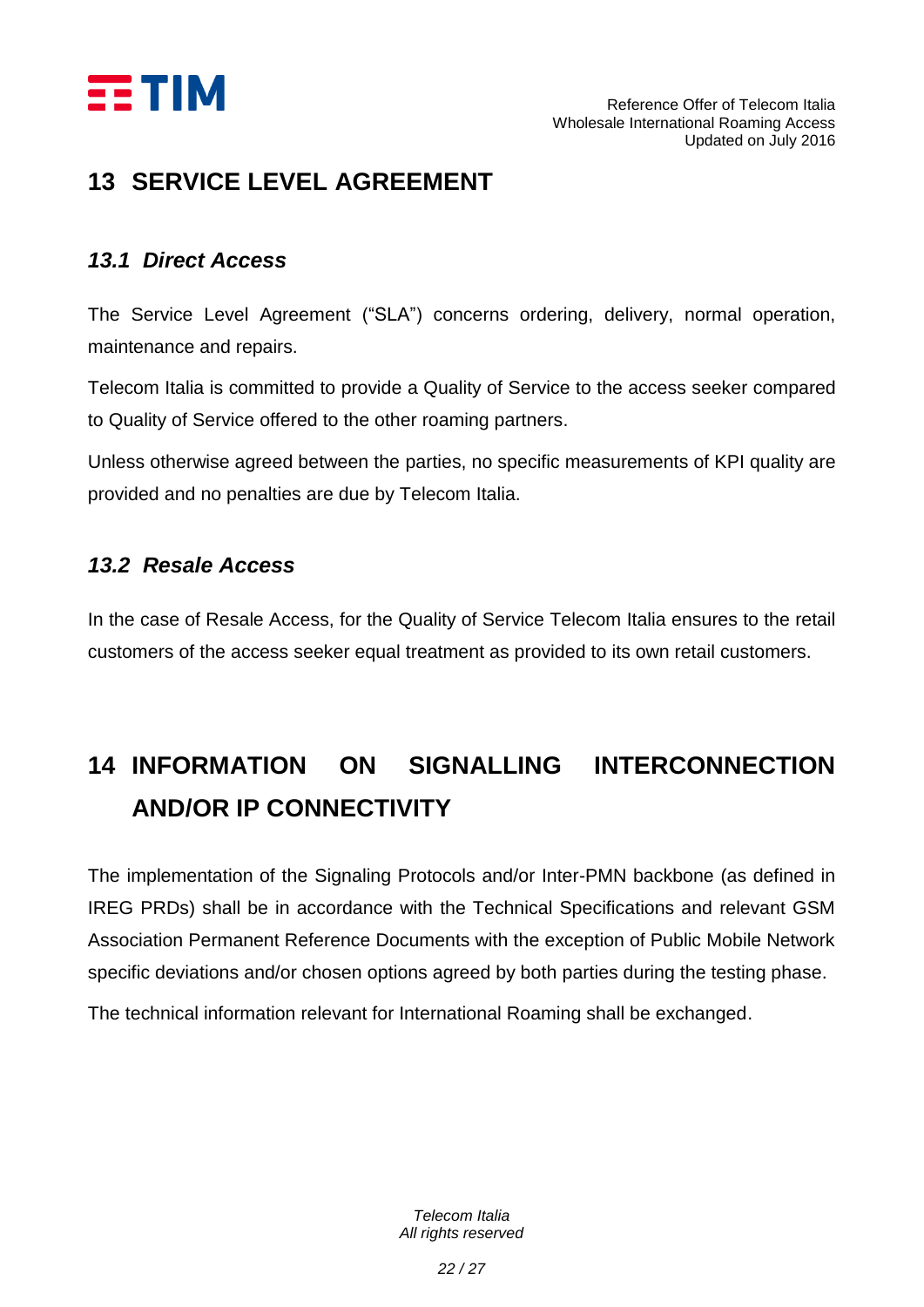

#### <span id="page-22-0"></span>**15 IMPLEMENTATION OF CAMEL PROTOCOL**

Access seekers are granted, as a minimum, access to CAMEL phase I functionalities as for Regulation (EU) 531/2012, allowing access seekers a basic call management of prepaid calls.

### <span id="page-22-1"></span>**16 TESTING**

This paragraph describes the procedure adopted by Telecom Italia for basic testing.

Technical aspects of testing concerns both the pre-commercial and commercial phases of International Roaming and refers to relevant GSMA PRDs.

#### <span id="page-22-2"></span>*16.1 Testing of Service availability*

Telecom Italia accepts basic tests for service availability, according to the IREG and TADIG Test Specifications.

Additional tests for service activation can be requested by the access seeker and they are not be included on regulated service provisions. These additional tests will be quoted apart.

The access seeker will provide the agreed number of test SIM and/or USIM-cards to Telecom Italia for testing procedure without any activation fee or any subscription fee.

TAP-data for traffic generated by these test SIM and/or USIM-cards shall be included in the normal billing and accounting procedures.

#### <span id="page-22-3"></span>*16.2 Certification of testing*

Telecom Italia shall receive the completion certificates confirming the successful execution of basic IREG tests on its network which includes testing of the TAP procedures according to the Test Specifications of GSM Association Permanent Reference Documents.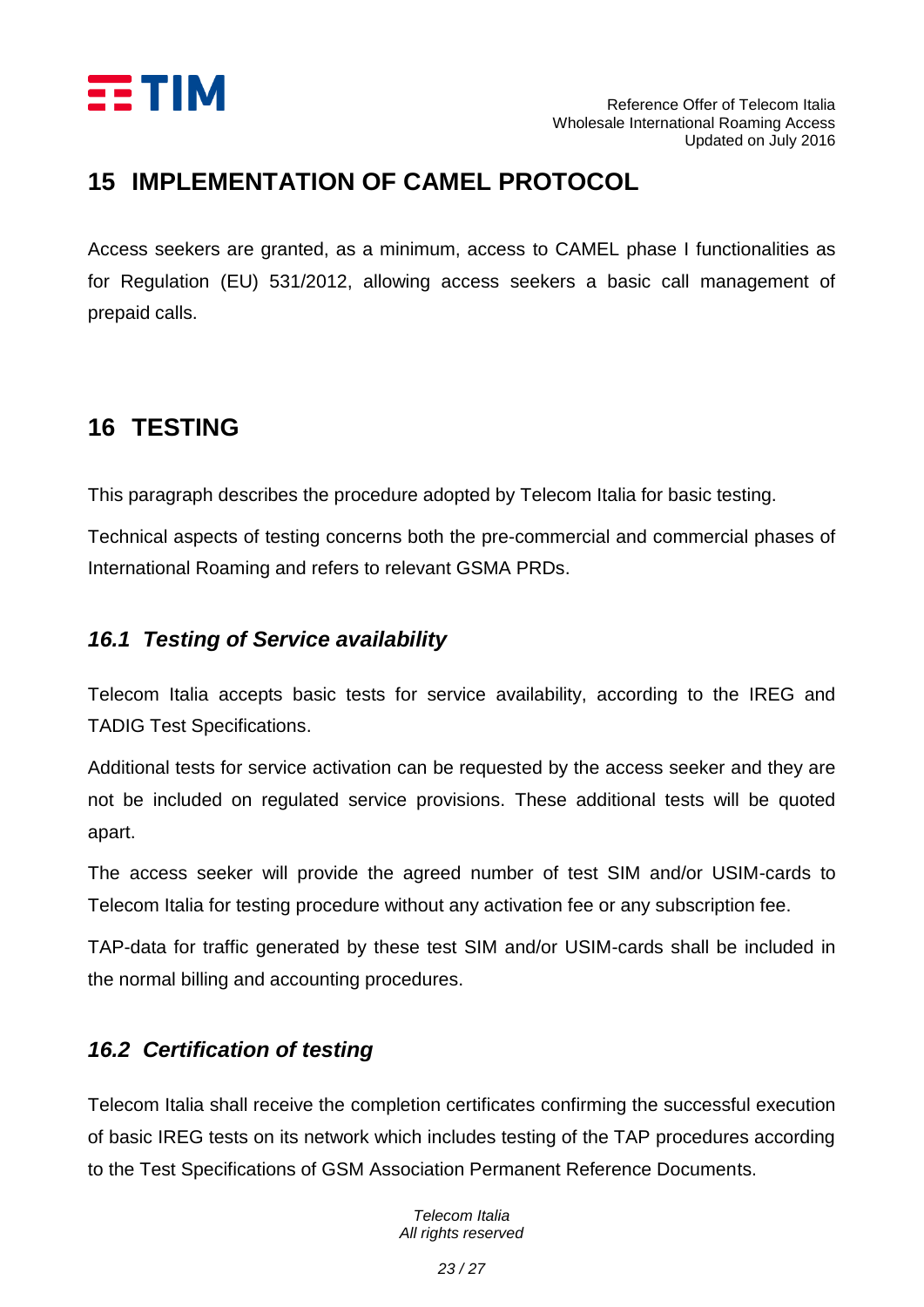

### <span id="page-23-0"></span>**17 SECURITY AND DATA PRIVACY**

The parties are subject to terms of protection of personal data to the applicable legal provisions. For that it is necessary that both parties commit themselves to observe the secrecy rules and maintain the data secrecy according to the applicable law, as well as to cooperate to ensure the fulfillment of all specific requests coming from any competent judicial or other governmental authorities.

Each party's obligations will be discussed and agreed on and documented in the contract. These obligations will be within the regulations and commercial practice.

### <span id="page-23-1"></span>**18 FRAUD PREVENTION PROCEDURE**

Procedures to prevent fraud are imposed to the extent necessary to comply with obligations in accordance with GSMA PRDs and to avoid that any party profits from fraudulent traffic.

Both parties shall lay down and agree on fraud prevention procedures concerning fraudulent or unauthorized use by roaming customers.

Telecom Italia requires to the access seeker to implement Customer Identity Authentication for roaming customers on its network. The purpose and mechanism for authentication are described in GSM 02.09 and in GSMA PRD SG.15.

The fraud prevention procedures will be discussed and agreed on and documented in the contract.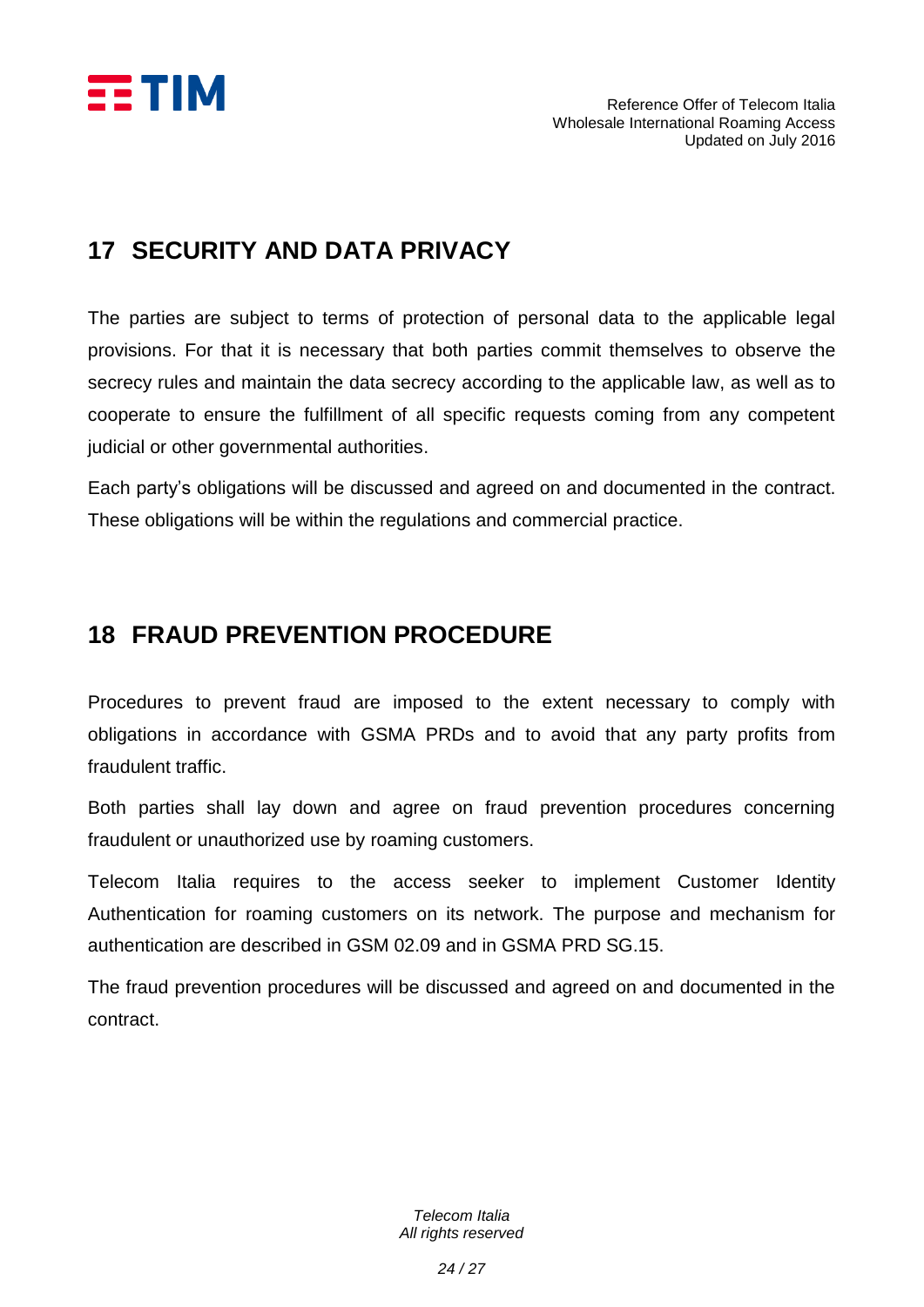

#### <span id="page-24-0"></span>**19 CONTRACT DURATION INCLUDING ANY BREAK CLAUSES**

The duration of the contract is set to suit both parties interests. However, neither party is entitled to insist (or to specify terms which have the same practical effect as insistence) on a contract which is either unduly short or long. Typically, the contract is negotiated on an annual basis and renewed automatically.

Unless otherwise agreed, the contract can be terminated for convenience by one or both parties giving 3 months written advanced notice.

Without prejudice to the foregoing, no party shall terminate an already allowed access service without objective justification, in which case a written notice must be given to the other party.

### <span id="page-24-1"></span>**20 RESTRICTIONS ON CONDUCT OF BUSINESS**

The contract shall not impose any restrictions on the access seeker except those which are fully described in the Reference Offer, those which are required by law or those which would be regarded as normal commercial practice. Technical restrictions may be imposed only where there is objective justification for the restriction or for prevention of fraud or unauthorized use or to avoid possible damages or liabilities. Where the access seeker imposes restrictions, it shall readily provide objective justification on request. Restrictions shall be applied by Telecom Italia if technically practicable and economical bearable and will be quoted apart.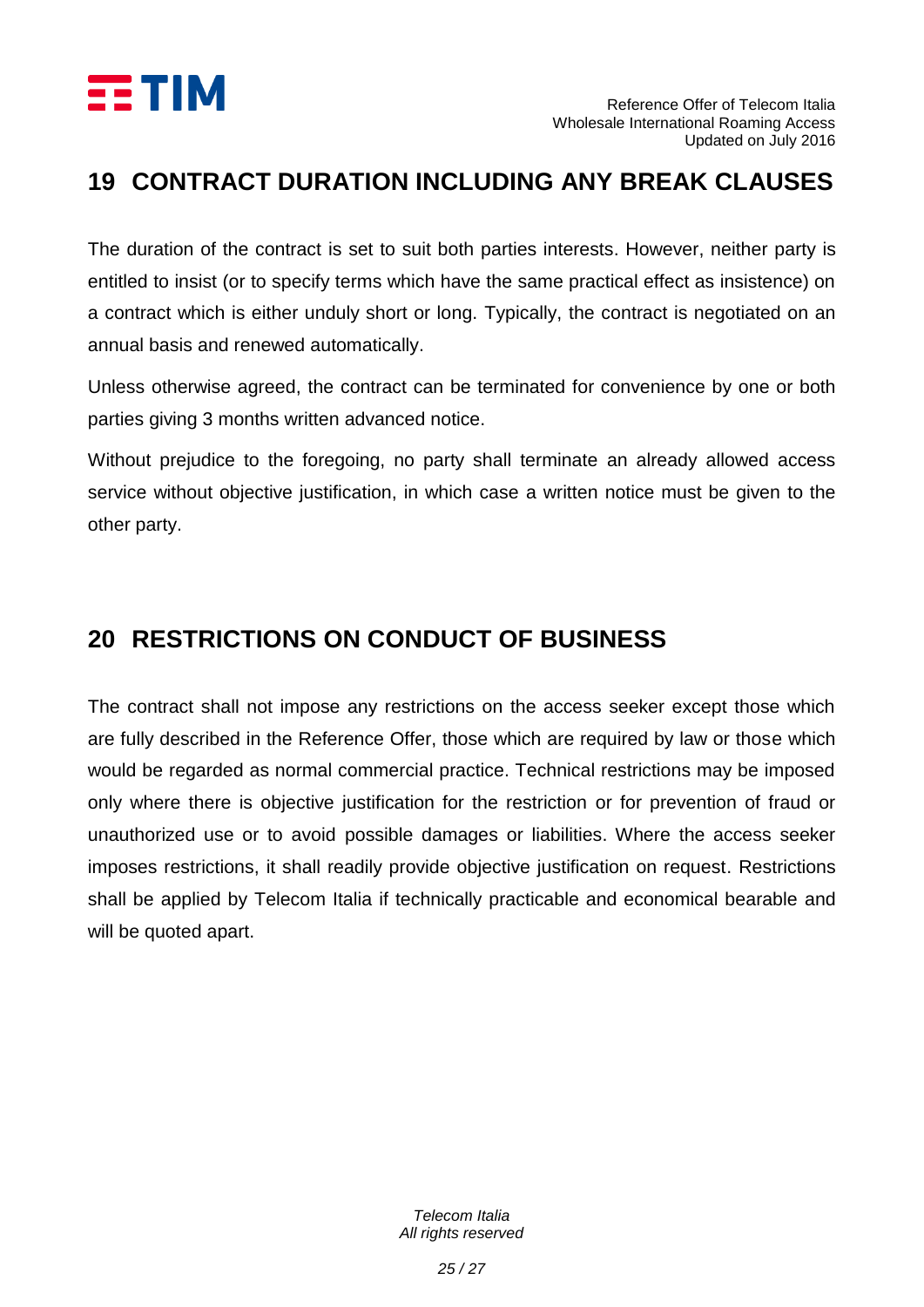

# <span id="page-25-0"></span>**21 MANAGEMENT AND IMPLEMENTATION OF NEW ROAMING AGREEMENTS**

The contract shall be concluded in written agreement and include terms and conditions and all necessary specifications to enable both parties to fulfill their rights and obligations in compliance with GSMA PRDs and applicable laws and regulations. Any changes, amendments and/or additions that arise during time shall be agreed by the parties in written form.

The specifications shall include all processes, *e.g.* installation, configuration, running, testing and making necessary changes to ensure the implementation of wholesale roaming Direct Access or wholesale roaming Resale Access compliant to Regulation (EU) 531/2012.

#### <span id="page-25-1"></span>**22 TIMING ISSUES**

The time limits set out in Regulation (EU) 531/2012 is regarded as maxima. Notwithstanding the time limits, Telecom Italia will make reasonable efforts to respond as soon as possible. Where Telecom Italia requires information from the access seeker in order to proceed and there is a delay in provision, the period of any such delay shall not count towards any relevant time limit.

## <span id="page-25-2"></span>**23 RESPONSES TO REQUESTS FOR ACCESS AND FOR NEW OR MODIFIED SERVICES**

Telecom Italia processes any request for wholesale roaming access (including new methods of roaming access, necessary facilities), and for additional or modified services in a timely and professional manner. If necessary, Telecom Italia will evaluate the possibility